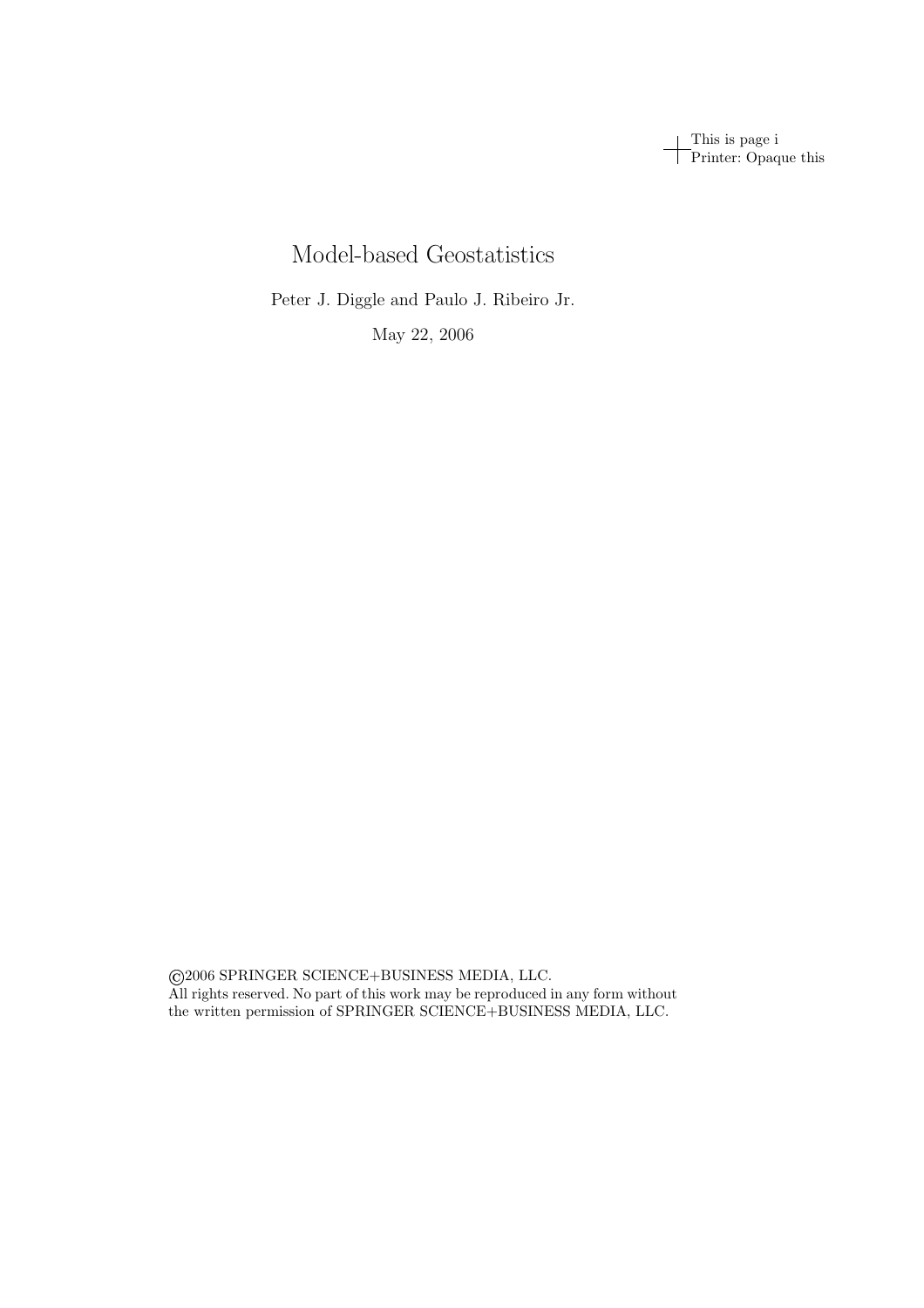Peter J. Diggle Department of Mathematics and Statistics Lancaster University, Lancaster, UK LA1 4YF p.diggle@lancaster.ac.uk

Paulo J. Ribeiro Jr  $\rm Department of~d$ Estatística Universidade Federal do Paraná C.P. 19.081 Curitiba, Paraná, Brasil 81.531-990 paulojus@est.ufpr.br

ii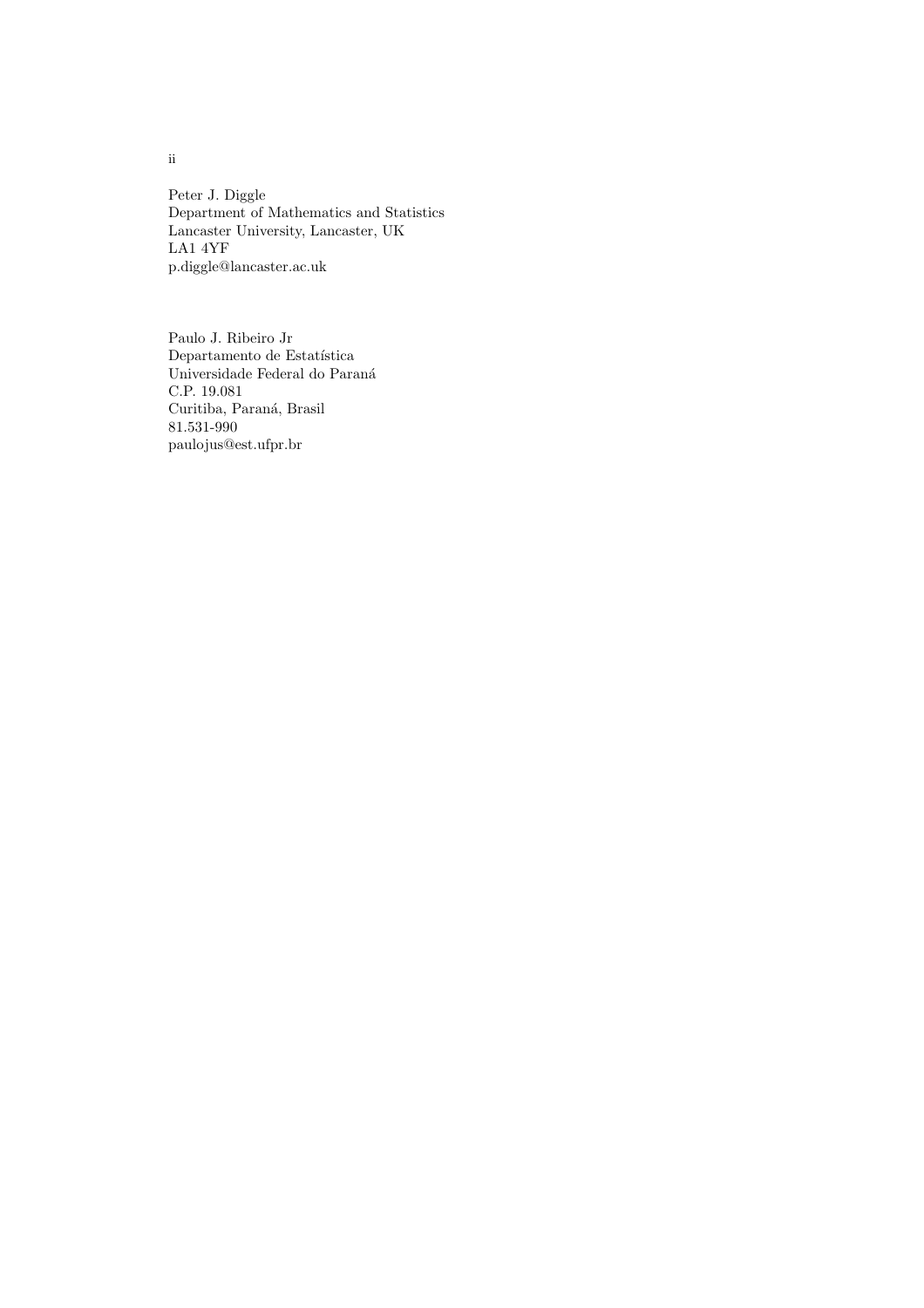This is page iii Printer: Opaque this

# Preface

Geostatistics refers to the sub-branch of spatial statistics in which the data consist of a finite sample of measured values relating to an underlying spatially continuous phenomenon. Examples include: heights above sea-level in a topographical survey; pollution measurements from a finite network of monitoring stations; determinations of soil properties from core samples; insect counts from traps at selected locations. The subject has an interesting history. Originally, the term *geostatistics* was coined by Georges Matheron and colleagues at Fontainebleau, France, to describe their work addressing problems of spatial prediction arising in the mining industry. See, for example, Matheron (1963, 1971). The ideas of the Fontainebleau school were developed largely independently of the mainstream of spatial statistics, with a distinctive terminology and style which tended to conceal the strong connections with parallel developments in spatial statistics. These parallel developments included work by Kolmogorov  $(1941)$ , Matérn  $(1960,$  reprinted as Matérn, 1986), Whittle  $(1954, 1962, 1963)$ , Bartlett (1964, 1967) and others. For example, the core geostatistical method known as simple kriging is equivalent to minimum mean square error prediction under a linear Gaussian model with known parameter values. Papers by Watson (1971,1972) and the book by Ripley (1981) made this connection explicit. Cressie (1993) considered geostatistics to be one of three main branches of spatial statistics, the others being discrete spatial variation (covering distributions on lattices and Markov random fields) and spatial point processes. Geostatistical methods are now used in many areas of application, far beyond the mining context in which they were originally developed.

Despite this apparent integration with spatial statistics, much geostatistical practice still reflects its independent origins, and from a mainstream statistical perspective this has some undesirable consequences. In particular, explicit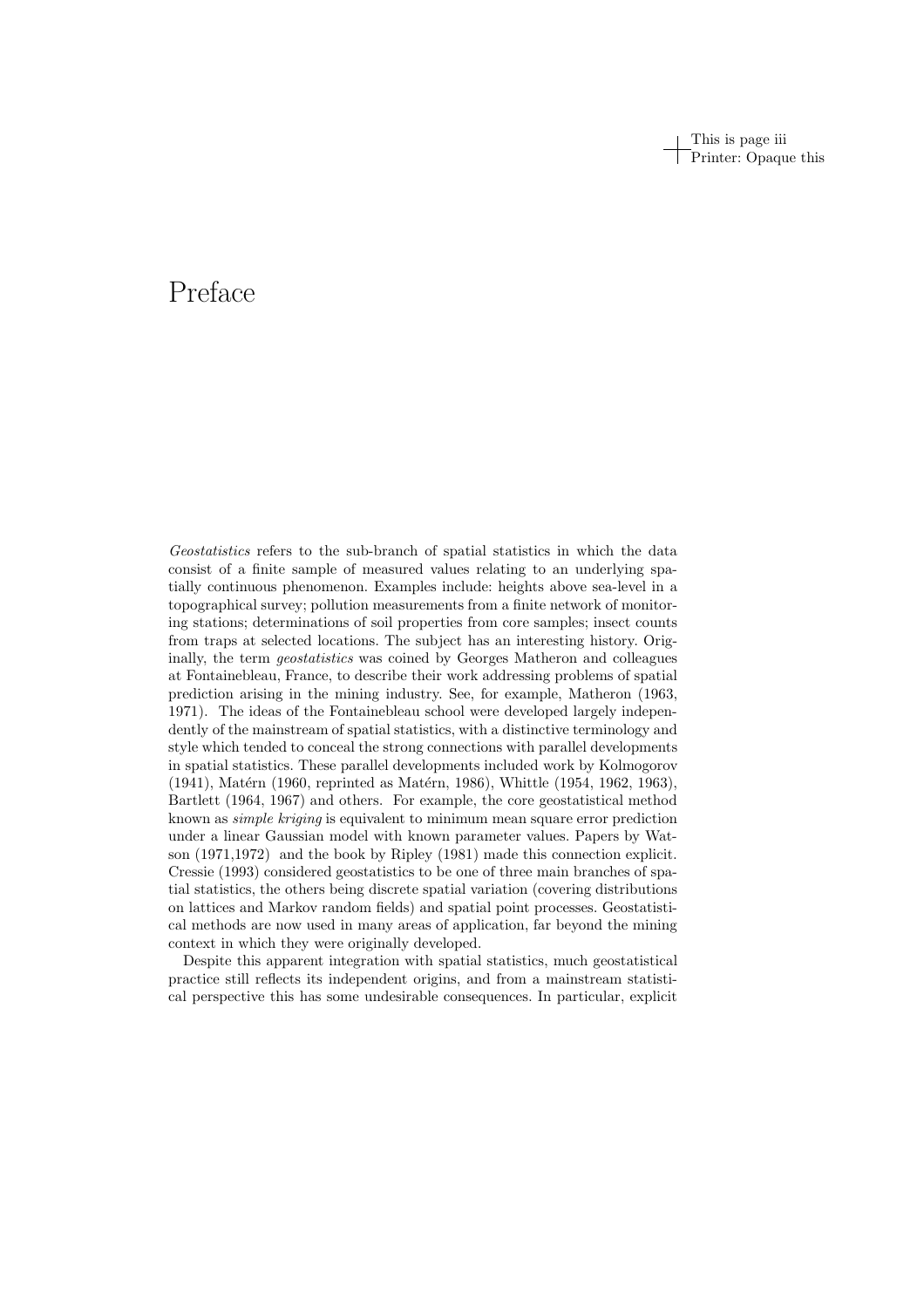stochastic models are not always declared and ad hoc methods of inference are often used, rather than the likelihood-based methods of inference which are central to modern statistics. The potential advantages of using likelihood-based methods of inference are two-fold: they generally lead to more efficient estimation of unknown model parameters; and they allow for the proper assessment of the uncertainty in spatial predictions, including an allowance for the effects of uncertainty in the estimation of model parameters.

Diggle, Tawn & Moyeed (1998) coined the phrase model-based geostatistics to describe an approach to geostatistical problems based on the application of formal statistical methods under an explicitly assumed stochastic model. This book takes the same point of view.

We aim to produce an applied statistical counterpart to Stein (1999), who gives a rigorous mathematical theory of kriging. Our intended readership includes postgraduate statistics students and scientific researchers whose work involves the analysis of geostatistical data. The necessary statistical background is summarised in an Appendix, and we give suggestions of further background reading for readers meeting this material for the first time.

Throughout the book, we illustrate the statistical methods by applying them in the analysis of real data-sets. Most of the data-sets which we use are publically available and can be obtained from the book's web-page, http://www.maths.lancs.ac.uk/∼diggle/mbg.

Most of the book's chapters end with a section on computation, in which we show how the R software (R Development Core Team 2005) and contributed packages  $\mathbf{geoR}$  and  $\mathbf{geoRglm}$  can be used to implement the geostatistical methods described in the corresponding chapters. This software is freely available from the R Project web-page (http://www.r-project.org).

The first two chapters of the book provide an introduction and overview. Chapters 3 and 4 then describe geostatistical models whilst chapters 5 to 8 cover associated methods of inference. The material is mostly presented for univariate problems, i.e. those for which the measured response at any location consists of a single value, but Chapter 3 includes a discussion of some multivariate extensions to geostatistical models and associated statistical methods.

The connections between classical and model-based gostatistics are closest when, in our terms, the assumed model is the linear Gaussian model. Readers who wish to confine their attention to this class of models on a first reading may skip Sections 3.11, 3.12, Chapter 4, Sections 5.5, 7.5, 7.6 and Chapter 8.

Many friends and colleagues have helped us in various ways: by improving our understanding of geostatistical theory and methods; by working with us on a range of collaborative projects; by allowing us to use their data-sets; and by offering constructive criticism of early drafts. We particularly wish to thank Ole Christensen, with whom we have enjoyed many helpful discussions. Ole is also the lead author of the geoRglm package.

Peter J Diggle, Paulo J Ribeiro Jr, March 2006.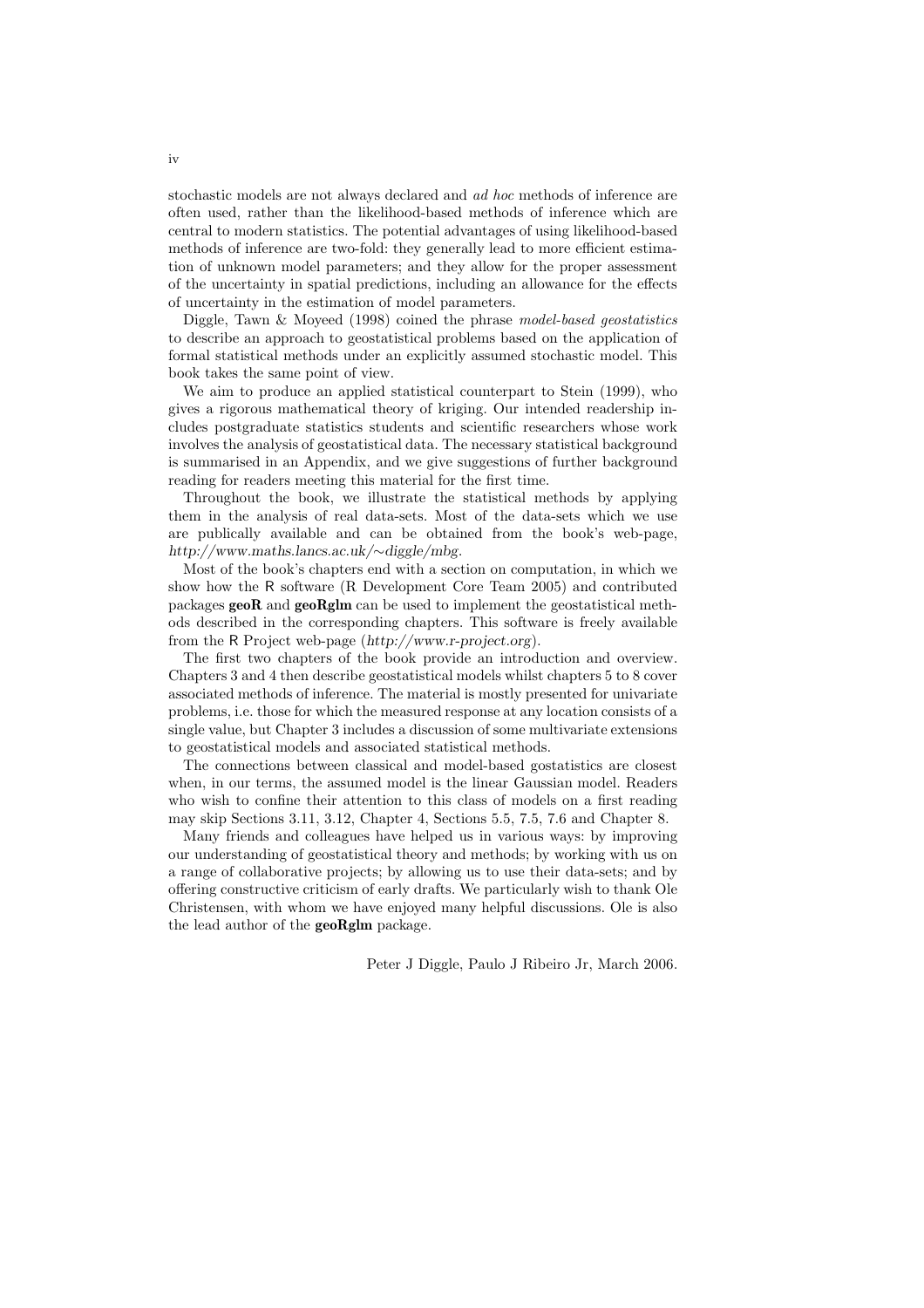This is page v Printer: Opaque this

# Contents

| $\mathbf{1}$ | Introduction                             |                                                                            |    |  |
|--------------|------------------------------------------|----------------------------------------------------------------------------|----|--|
|              | 1.1                                      |                                                                            |    |  |
|              | 1.2                                      | Terminology and notation $\ldots \ldots \ldots \ldots \ldots \ldots$       | 9  |  |
|              |                                          | 1.2.1<br>Support $\ldots \ldots \ldots \ldots \ldots \ldots \ldots \ldots$ | 9  |  |
|              |                                          | Multivariate responses and explanatory variables<br>1.2.2                  | 10 |  |
|              |                                          | 1.2.3                                                                      | 12 |  |
|              | 1.3                                      |                                                                            | 12 |  |
|              | 1.4                                      | Generalised linear geostatistical models                                   | 13 |  |
|              | 1.5                                      |                                                                            |    |  |
|              |                                          | Organisation of the book $\dots \dots \dots \dots \dots \dots$<br>1.5.1    | 16 |  |
|              |                                          | Statistical pre-requisites<br>1.5.2                                        | 17 |  |
|              | 1.6                                      |                                                                            |    |  |
|              |                                          | 1.6.1                                                                      | 17 |  |
|              |                                          | 1.6.2<br>More on the geodata object $\dots \dots \dots \dots \dots$        | 20 |  |
|              |                                          | 1.6.3                                                                      | 22 |  |
|              |                                          | 1.6.4<br>The Gambia malaria data                                           | 24 |  |
|              |                                          | 1.6.5<br>The soil data $\ldots \ldots \ldots \ldots \ldots \ldots \ldots$  | 24 |  |
|              | 1.7                                      |                                                                            | 26 |  |
| $\mathbf{2}$ | An overview of model-based geostatistics |                                                                            |    |  |
|              | 2.1                                      |                                                                            | 27 |  |
|              | 2.2                                      |                                                                            | 28 |  |
|              | 2.3                                      |                                                                            | 30 |  |
|              |                                          | Non-spatial exploratory analysis $\ldots \ldots \ldots \ldots$<br>2.3.1    | 30 |  |
|              |                                          | Spatial exploratory analysis<br>2.3.2                                      | 31 |  |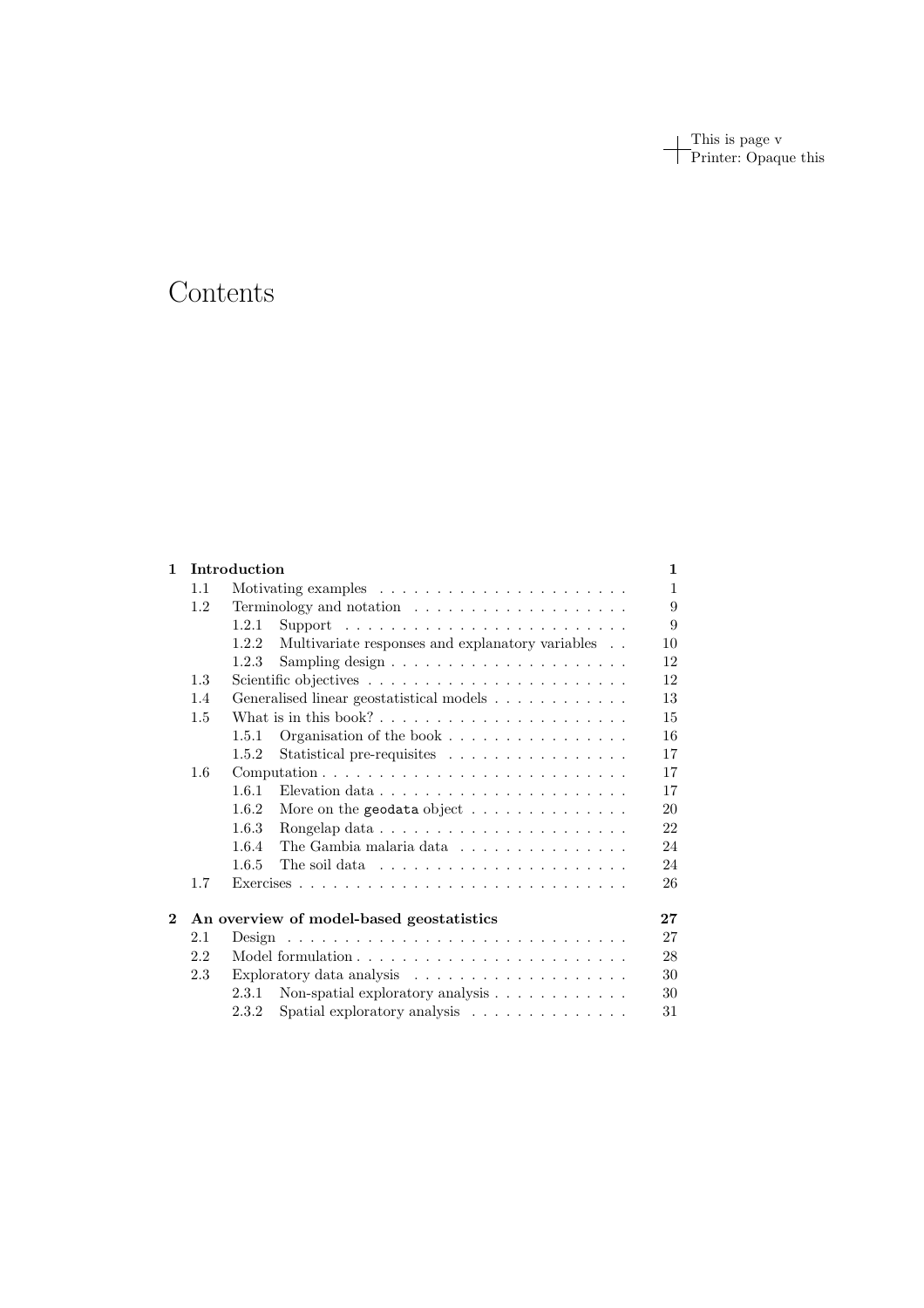### vi Contents

|   | 2.4        | The distinction between parameter estimation and spatial                                                                                                                                                                                                                                                                                                                                                                                                                          |
|---|------------|-----------------------------------------------------------------------------------------------------------------------------------------------------------------------------------------------------------------------------------------------------------------------------------------------------------------------------------------------------------------------------------------------------------------------------------------------------------------------------------|
|   |            | 35<br>prediction<br>$\mathcal{L}_{\mathcal{A}}(\mathcal{A},\mathcal{A},\mathcal{A},\mathcal{A},\mathcal{A},\mathcal{A},\mathcal{A},\mathcal{A},\mathcal{A},\mathcal{A},\mathcal{A},\mathcal{A},\mathcal{A},\mathcal{A},\mathcal{A},\mathcal{A},\mathcal{A},\mathcal{A},\mathcal{A},\mathcal{A},\mathcal{A},\mathcal{A},\mathcal{A},\mathcal{A},\mathcal{A},\mathcal{A},\mathcal{A},\mathcal{A},\mathcal{A},\mathcal{A},\mathcal{A},\mathcal{A},\mathcal{A},\mathcal{A},\mathcal{$ |
|   | 2.5        | 36                                                                                                                                                                                                                                                                                                                                                                                                                                                                                |
|   | 2.6<br>2.7 | Spatial prediction $\ldots \ldots \ldots \ldots \ldots \ldots \ldots$<br>37<br>39                                                                                                                                                                                                                                                                                                                                                                                                 |
|   |            | Definitions of distance                                                                                                                                                                                                                                                                                                                                                                                                                                                           |
|   | 2.8        | 40                                                                                                                                                                                                                                                                                                                                                                                                                                                                                |
|   | 2.9        | 44                                                                                                                                                                                                                                                                                                                                                                                                                                                                                |
| 3 |            | 46<br>Gaussian models for geostatistical data                                                                                                                                                                                                                                                                                                                                                                                                                                     |
|   | 3.1        | 46                                                                                                                                                                                                                                                                                                                                                                                                                                                                                |
|   | 3.2        | 48                                                                                                                                                                                                                                                                                                                                                                                                                                                                                |
|   | 3.3        | Continuity and differentiability of stochastic processes $\phantom{1} \ldots$<br>49                                                                                                                                                                                                                                                                                                                                                                                               |
|   | 3.4        | 51<br>Families of covariance functions and their properties                                                                                                                                                                                                                                                                                                                                                                                                                       |
|   |            | The Matérn family $\dots \dots \dots \dots \dots \dots \dots$<br>51<br>3.4.1                                                                                                                                                                                                                                                                                                                                                                                                      |
|   |            | The powered exponential family $.\,.\,.\,.\,.\,.\,.\,.\,.\,.\,.\,.\,.\,.\,$<br>52<br>3.4.2                                                                                                                                                                                                                                                                                                                                                                                        |
|   |            | 55<br>3.4.3                                                                                                                                                                                                                                                                                                                                                                                                                                                                       |
|   | $3.5\,$    | The nugget effect $\dots \dots \dots \dots \dots \dots \dots \dots$<br>56                                                                                                                                                                                                                                                                                                                                                                                                         |
|   | 3.6        | 57                                                                                                                                                                                                                                                                                                                                                                                                                                                                                |
|   | 3.7        | 57                                                                                                                                                                                                                                                                                                                                                                                                                                                                                |
|   | 3.8        | Transformed Gaussian models $\ldots \ldots \ldots \ldots \ldots$<br>60                                                                                                                                                                                                                                                                                                                                                                                                            |
|   | 3.9        | 62                                                                                                                                                                                                                                                                                                                                                                                                                                                                                |
|   | 3.10       | 66<br>Unconditional and conditional simulation $\ldots \ldots \ldots \ldots$                                                                                                                                                                                                                                                                                                                                                                                                      |
|   | 3.11       | 68                                                                                                                                                                                                                                                                                                                                                                                                                                                                                |
|   | 3.12       | 69                                                                                                                                                                                                                                                                                                                                                                                                                                                                                |
|   |            | 3.12.1 Cross-covariance, cross-correlation and cross-variogram<br>70                                                                                                                                                                                                                                                                                                                                                                                                              |
|   |            | 3.12.2 Bivariate signal and noise $\ldots \ldots \ldots \ldots$<br>71                                                                                                                                                                                                                                                                                                                                                                                                             |
|   |            | 72<br>3.12.3 Some simple constructions                                                                                                                                                                                                                                                                                                                                                                                                                                            |
|   | 3.13       | 74                                                                                                                                                                                                                                                                                                                                                                                                                                                                                |
|   | 3.14       | 76                                                                                                                                                                                                                                                                                                                                                                                                                                                                                |
| 4 |            | Generalized linear models for geostatistical data<br>78                                                                                                                                                                                                                                                                                                                                                                                                                           |
|   | 4.1        | 78                                                                                                                                                                                                                                                                                                                                                                                                                                                                                |
|   | 4.2        | The approximate covariance function and variogram $\ldots$ .<br>80                                                                                                                                                                                                                                                                                                                                                                                                                |
|   | 4.3        | Examples of generalised linear geostatistical models<br>81                                                                                                                                                                                                                                                                                                                                                                                                                        |
|   |            | The Poisson log-linear model<br>4.3.1<br>81                                                                                                                                                                                                                                                                                                                                                                                                                                       |
|   |            | The binomial logistic-linear model<br>82<br>4.3.2                                                                                                                                                                                                                                                                                                                                                                                                                                 |
|   |            | 4.3.3<br>Spatial survival analysis<br>83                                                                                                                                                                                                                                                                                                                                                                                                                                          |
|   | 4.4        | Point process models and geostatistics<br>85                                                                                                                                                                                                                                                                                                                                                                                                                                      |
|   |            | 86<br>4.4.1                                                                                                                                                                                                                                                                                                                                                                                                                                                                       |
|   |            | 4.4.2<br>88                                                                                                                                                                                                                                                                                                                                                                                                                                                                       |
|   | 4.5        | Some examples of other model constructions $\ldots \ldots \ldots$<br>92                                                                                                                                                                                                                                                                                                                                                                                                           |
|   |            | 4.5.1<br>92                                                                                                                                                                                                                                                                                                                                                                                                                                                                       |
|   |            | 4.5.2<br>93                                                                                                                                                                                                                                                                                                                                                                                                                                                                       |
|   | 4.6        | 93<br>Computation $\ldots \ldots \ldots \ldots \ldots \ldots \ldots \ldots \ldots$                                                                                                                                                                                                                                                                                                                                                                                                |
|   |            | Simulating from the generalised linear model<br>4.6.1<br>93                                                                                                                                                                                                                                                                                                                                                                                                                       |
|   |            | 4.6.2<br>95                                                                                                                                                                                                                                                                                                                                                                                                                                                                       |
|   | 4.7        | 96                                                                                                                                                                                                                                                                                                                                                                                                                                                                                |
|   |            |                                                                                                                                                                                                                                                                                                                                                                                                                                                                                   |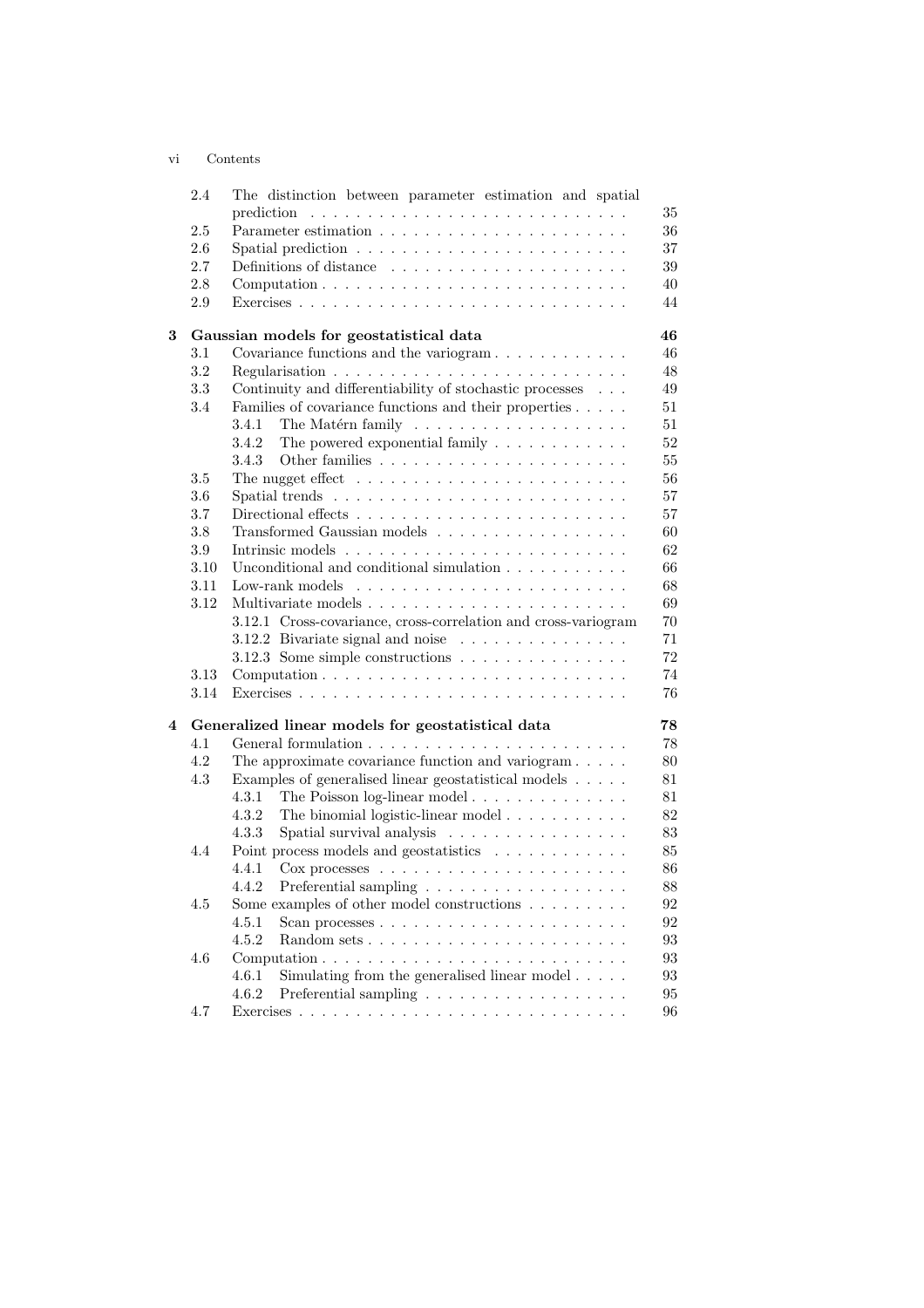| Contents | V11 |
|----------|-----|
|          |     |

| 5 |                                                                   |                    | Classical parameter estimation                                                                    | 98      |  |  |
|---|-------------------------------------------------------------------|--------------------|---------------------------------------------------------------------------------------------------|---------|--|--|
|   | 5.1                                                               |                    |                                                                                                   | 99      |  |  |
|   | 5.2                                                               |                    | Variograms                                                                                        | 99      |  |  |
|   |                                                                   | 5.2.1              | The theoretical variogram                                                                         | 99      |  |  |
|   |                                                                   | 5.2.2              | The empirical variogram $\ldots \ldots \ldots \ldots \ldots$                                      | 101     |  |  |
|   |                                                                   | 5.2.3              | Smoothing the empirical variogram $\ldots \ldots \ldots$                                          | 101     |  |  |
|   |                                                                   | 5.2.4              | Exploring directional effects                                                                     | 103     |  |  |
|   |                                                                   | 5.2.5              | The interplay between trend and covariance structure                                              | 104     |  |  |
|   | 5.3                                                               |                    | Curve-fitting methods for estimating covariance structure                                         | 106     |  |  |
|   |                                                                   | 5.3.1              | Ordinary least squares                                                                            | 107     |  |  |
|   |                                                                   | 5.3.2              | Weighted least squares                                                                            | 107     |  |  |
|   |                                                                   | 5.3.3              | Comments on curve-fitting methods                                                                 | 109     |  |  |
|   | 5.4                                                               |                    | Maximum likelihood estimation                                                                     | 111     |  |  |
|   |                                                                   | 5.4.1              |                                                                                                   | 111     |  |  |
|   |                                                                   | 5.4.2              | Gaussian models $\ldots$ , $\ldots$ , $\ldots$ , $\ldots$                                         | 111     |  |  |
|   |                                                                   | 5.4.3              |                                                                                                   | 113     |  |  |
|   |                                                                   | 5.4.4              | Application to the surface elevation data                                                         | 113     |  |  |
|   |                                                                   | 5.4.5              | Restricted maximum likelihood estimation for the                                                  |         |  |  |
|   |                                                                   |                    | Gaussian linear model                                                                             | 115     |  |  |
|   |                                                                   | 5.4.6              | Trans-Gaussian models                                                                             | 116     |  |  |
|   |                                                                   | 5.4.7              | Analysis of Swiss rainfall data                                                                   | 117     |  |  |
|   |                                                                   | 5.4.8              | Analysis of soil calcium data                                                                     | 120     |  |  |
|   | Parameter estimation for generalized linear geostatistical<br>5.5 |                    |                                                                                                   |         |  |  |
|   |                                                                   |                    |                                                                                                   | 122     |  |  |
|   |                                                                   | 5.5.1              | Monte Carlo maximum likelihood                                                                    | 123     |  |  |
|   |                                                                   | 5.5.2              | Hierarchical likelihood                                                                           | 124     |  |  |
|   |                                                                   | 5.5.3              | Generalized estimating equations                                                                  | 124     |  |  |
|   | 5.6                                                               |                    | Computation $\ldots \ldots \ldots \ldots \ldots \ldots \ldots \ldots \ldots$                      | 125     |  |  |
|   |                                                                   | 5.6.1              | Variogram calculations                                                                            | 125     |  |  |
|   |                                                                   | 5.6.2              |                                                                                                   | 129     |  |  |
|   | 5.7                                                               |                    |                                                                                                   | 131     |  |  |
| 6 |                                                                   | Spatial prediction |                                                                                                   | 133     |  |  |
|   | 6.1                                                               |                    | Minimum mean square error prediction                                                              | 133     |  |  |
|   | 6.2                                                               |                    | Minimum mean square error prediction for the stationary                                           |         |  |  |
|   |                                                                   |                    |                                                                                                   | 135     |  |  |
|   |                                                                   | 6.2.1              | Prediction of the signal at a point $\dots \dots \dots$                                           | 135     |  |  |
|   |                                                                   | 6.2.2              | Simple and ordinary kriging                                                                       | 136     |  |  |
|   |                                                                   | 6.2.3              | Prediction of linear targets                                                                      | 137     |  |  |
|   |                                                                   | 6.2.4              | Prediction of non-linear targets                                                                  | 137     |  |  |
|   | $6.3\,$                                                           |                    | Prediction with a nugget effect<br>$\alpha$ , and a second contract of the second second $\alpha$ | 138     |  |  |
|   | 6.4                                                               |                    | What does kriging actually do to the data? $\dots \dots \dots$                                    | 139     |  |  |
|   |                                                                   | 6.4.1              | The prediction weights $\dots \dots \dots \dots \dots \dots$                                      | 140     |  |  |
|   |                                                                   | 6.4.2              | Varying the correlation parameter $\dots \dots \dots$                                             | 143     |  |  |
|   |                                                                   | 6.4.3              | Varying the noise-to-signal ratio $\ldots \ldots \ldots \ldots$                                   | 145     |  |  |
|   | 6.5                                                               |                    |                                                                                                   | 146     |  |  |
|   |                                                                   | 6.5.1              | Analysis of Swiss rainfall data (continued)                                                       | $148\,$ |  |  |
|   |                                                                   |                    |                                                                                                   |         |  |  |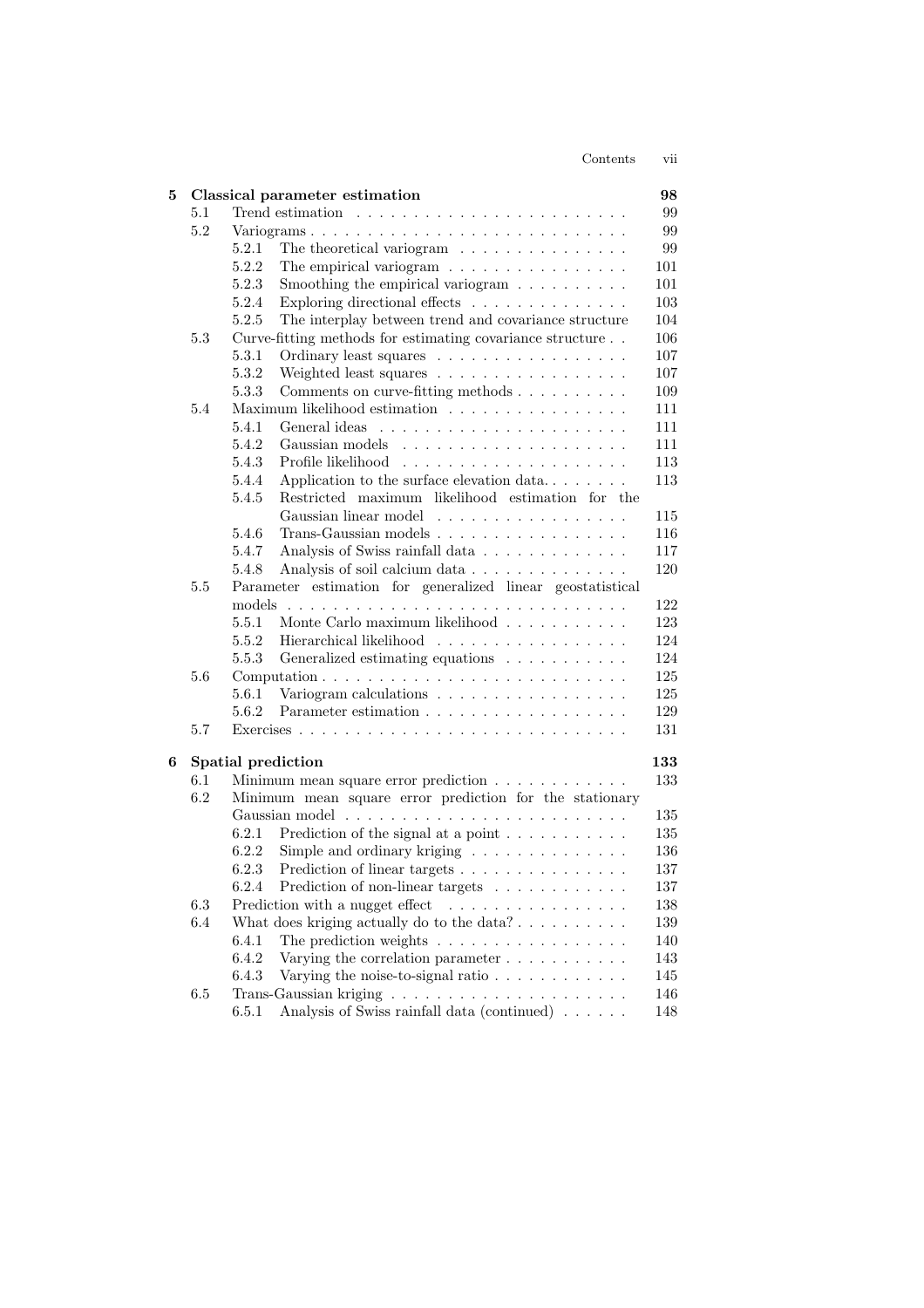| V111 | Contents |
|------|----------|
|      |          |

|   | 6.6             | Kriging with non-constant mean                                               | 150            |  |
|---|-----------------|------------------------------------------------------------------------------|----------------|--|
|   |                 | Analysis of soil calcium data (continued) $\ldots \ldots$<br>6.6.1           | 150            |  |
|   | 6.7             |                                                                              | 150            |  |
|   | 6.8             |                                                                              | 154            |  |
| 7 |                 | <b>Bayesian</b> inference                                                    |                |  |
|   | 7.1             | The Bayesian paradigm: a unified treatment of estimation and                 |                |  |
|   |                 | prediction                                                                   | 156            |  |
|   |                 | Prediction using plug-in estimates<br>7.1.1                                  | 156            |  |
|   |                 | 7.1.2                                                                        | 157            |  |
|   |                 | Obstacles to practical Bayesian prediction<br>7.1.3                          | 159            |  |
|   | 7.2             | Bayesian estimation and prediction for the Gaussian linear                   |                |  |
|   |                 |                                                                              | 159            |  |
|   |                 | 7.2.1                                                                        | 160            |  |
|   |                 | 7.2.2<br>Prediction when correlation parameters are known.                   | 162            |  |
|   |                 | 7.2.3<br>Uncertainty in the correlation parameters $\ldots \ldots$           | 163            |  |
|   |                 | 7.2.4<br>Prediction of targets which depend on both the signal               |                |  |
|   |                 | and the spatial trend                                                        | 164            |  |
|   | 7.3             |                                                                              | 165            |  |
|   | 7.4             |                                                                              | 166            |  |
|   |                 | 7.4.1<br>Surface elevations $\ldots \ldots \ldots \ldots \ldots \ldots$      | 166            |  |
|   |                 | Analysis of Swiss rainfall data (continued)<br>7.4.2                         | 167            |  |
|   | 7.5             | Bayesian estimation and prediction for generalized linear                    |                |  |
|   |                 | geostatistical models                                                        | 170            |  |
|   |                 | Markov Chain Monte Carlo<br>7.5.1                                            | 171            |  |
|   |                 | 7.5.2                                                                        | 172            |  |
|   |                 | 7.5.3                                                                        | 175            |  |
|   |                 | Some possible improvements to the MCMC algorithm<br>7.5.4                    | 176            |  |
|   | 7.6             | Case studies in generalized linear geostatistical modelling<br>7.6.1         | 178            |  |
|   |                 | 7.6.2                                                                        | 178            |  |
|   |                 | 7.6.3<br>Childhood malaria in The Gambia                                     | 180<br>184     |  |
|   |                 | Loa loa prevalence in equatorial Africa $\dots \dots$<br>7.6.4               | 187            |  |
|   | 7.7             | Computation $\ldots \ldots \ldots \ldots \ldots \ldots \ldots \ldots \ldots$ | 192            |  |
|   |                 | 7.7.1                                                                        | 192            |  |
|   |                 | Non-Gaussian Models<br>7.7.2                                                 | 195            |  |
|   | 7.8             |                                                                              | 195            |  |
|   |                 |                                                                              |                |  |
| 8 | 8.1             | <b>Geostatistical Design</b>                                                 | 198<br>$200\,$ |  |
|   | 8.2             | Choosing the sample locations: uniform designs $\dots \dots$                 | 200            |  |
|   | 8.3             | Designing for efficient prediction                                           | 202            |  |
|   | 8.4             | Designing for efficient parameter estimation $\ldots \ldots \ldots$          | $203\,$        |  |
|   | $\!\!\!\!\!8.5$ |                                                                              | 204            |  |
|   |                 | Retrospective design<br>8.5.1                                                | $\,205$        |  |
|   |                 | 8.5.2                                                                        | $\,208$        |  |
|   | 8.6             |                                                                              | 210            |  |
|   |                 |                                                                              |                |  |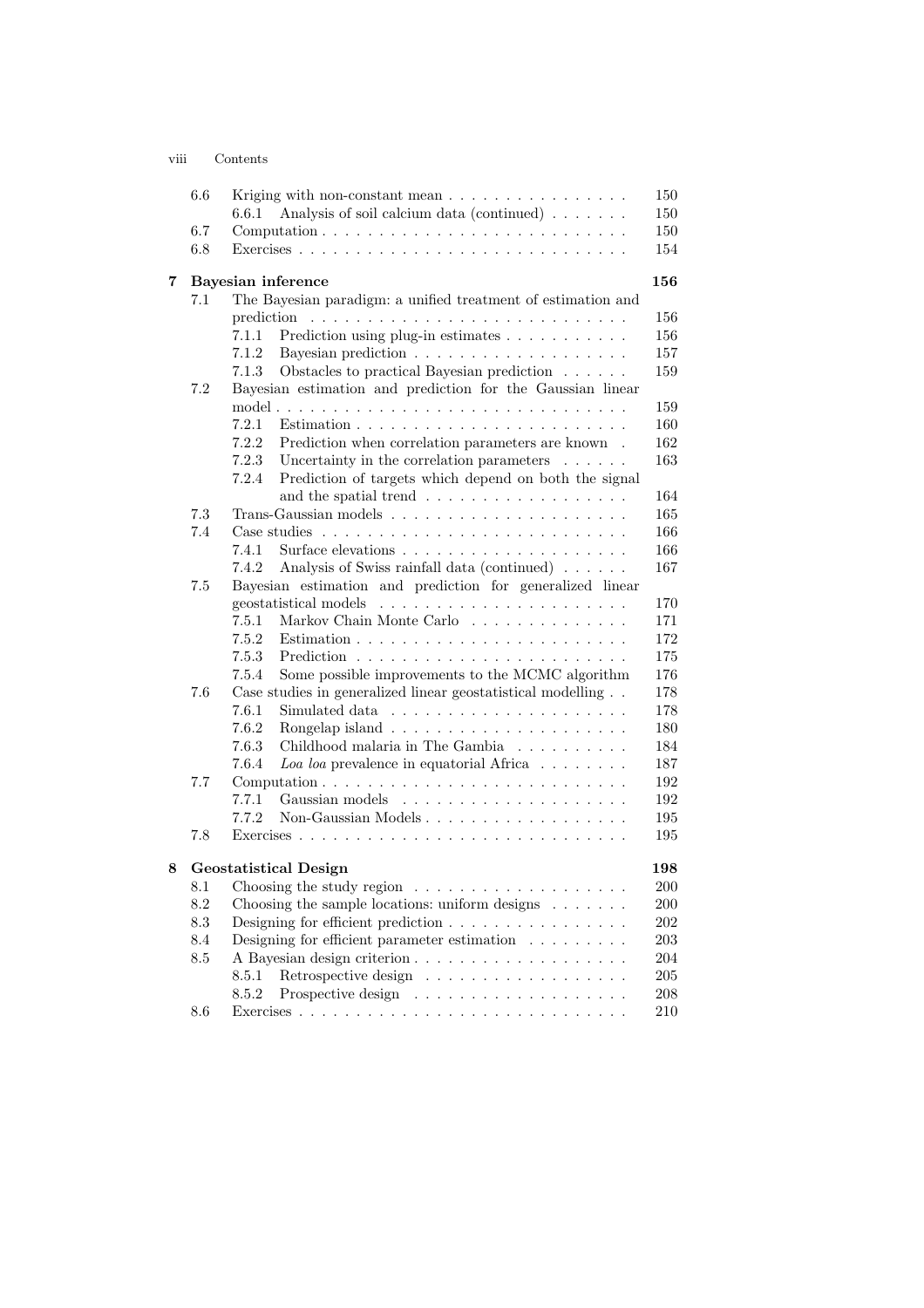|                          |                    | Contents | ix  |  |
|--------------------------|--------------------|----------|-----|--|
| <b>References</b>        |                    |          |     |  |
| A Statistical background |                    |          |     |  |
| A 1                      |                    |          | 221 |  |
| A 2                      |                    |          | 221 |  |
| A.3                      | Bayesian inference |          | 223 |  |
| A 4                      |                    |          | 224 |  |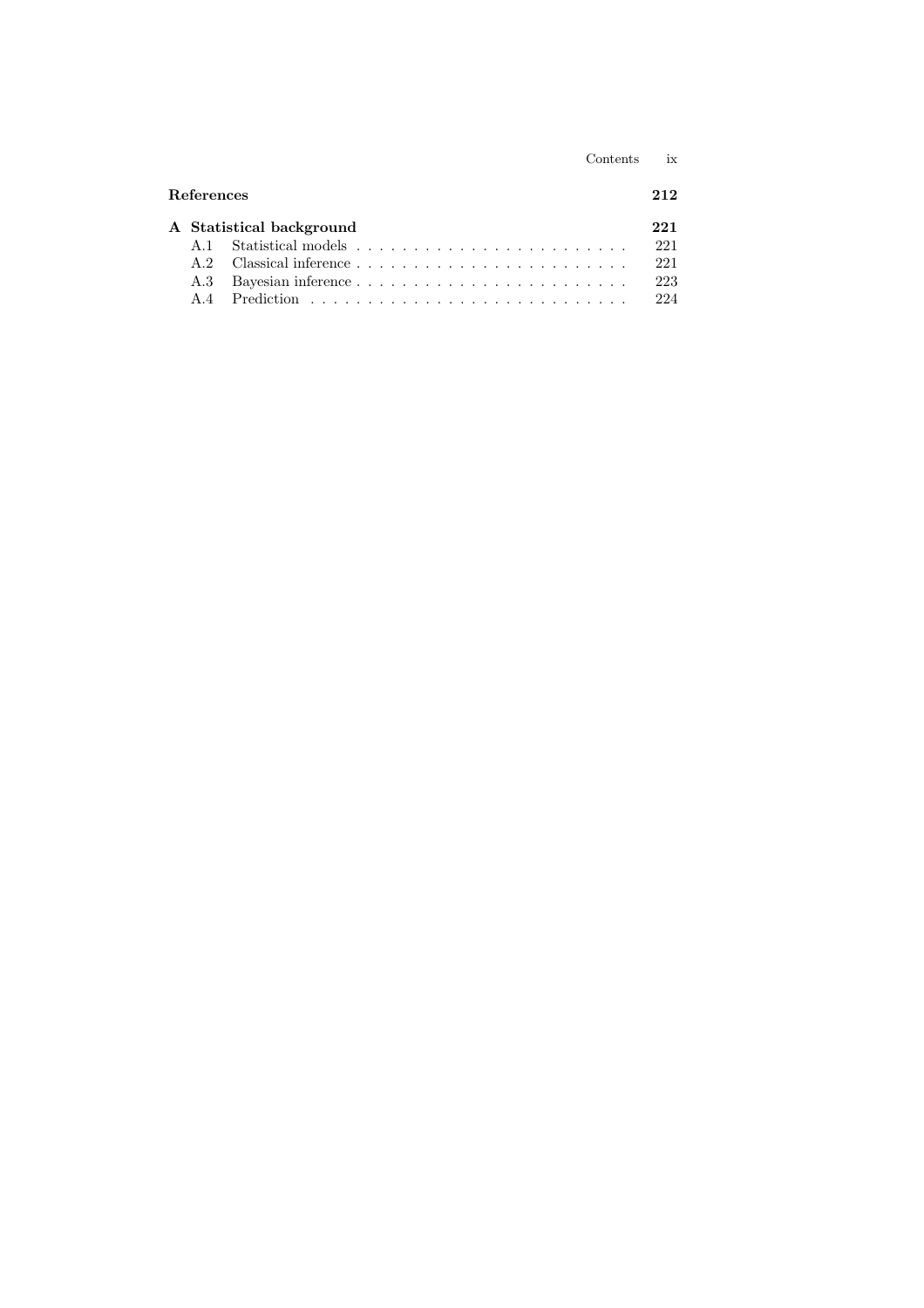This is page 27 Printer: Opaque this

# 2 An overview of model-based geostatistics

The aim of this chapter is to provide a short overview of model-based geostatistics, using the elevation data of Example 1.1 to motivate the various stages in the analysis. Although this example is very limited from a scientific point of view, its simplicity makes it well-suited to the task in hand. Note, however, that Handcock  $\&$  Stein (1993) show how to construct a useful explanatory variable for these data using a map of streams which run through the study-region.

# 2.1 Design

Statistical design is concerned with deciding what data to collect in order to address a question, or questions, of scientific interest. In this chapter, we shall assume that the scientific objective is to produce a map of surface elevation within a square study region whose side-length is 6.7 units, or 335 feet ( $\approx 102$ ) meters); we presume that this study-region has been chosen for good reason, either because it is of interest in its own right, or because it is representative of some wider spatial region.

In this simple setting, there are essentially only two design questions: at how many locations should we measure the elevation? and where should we place these locations within the study-region?

In practice, the answer to the first question is usually dictated by limits on the investigator's time and/or any additional cost in converting each field sample into a measured value. For example, some kinds of measurements involve expensive off-site laboratory assays whereas others, such as surface elevation, can be measured directly in the field. For whatever reason, the answer in this example is 52.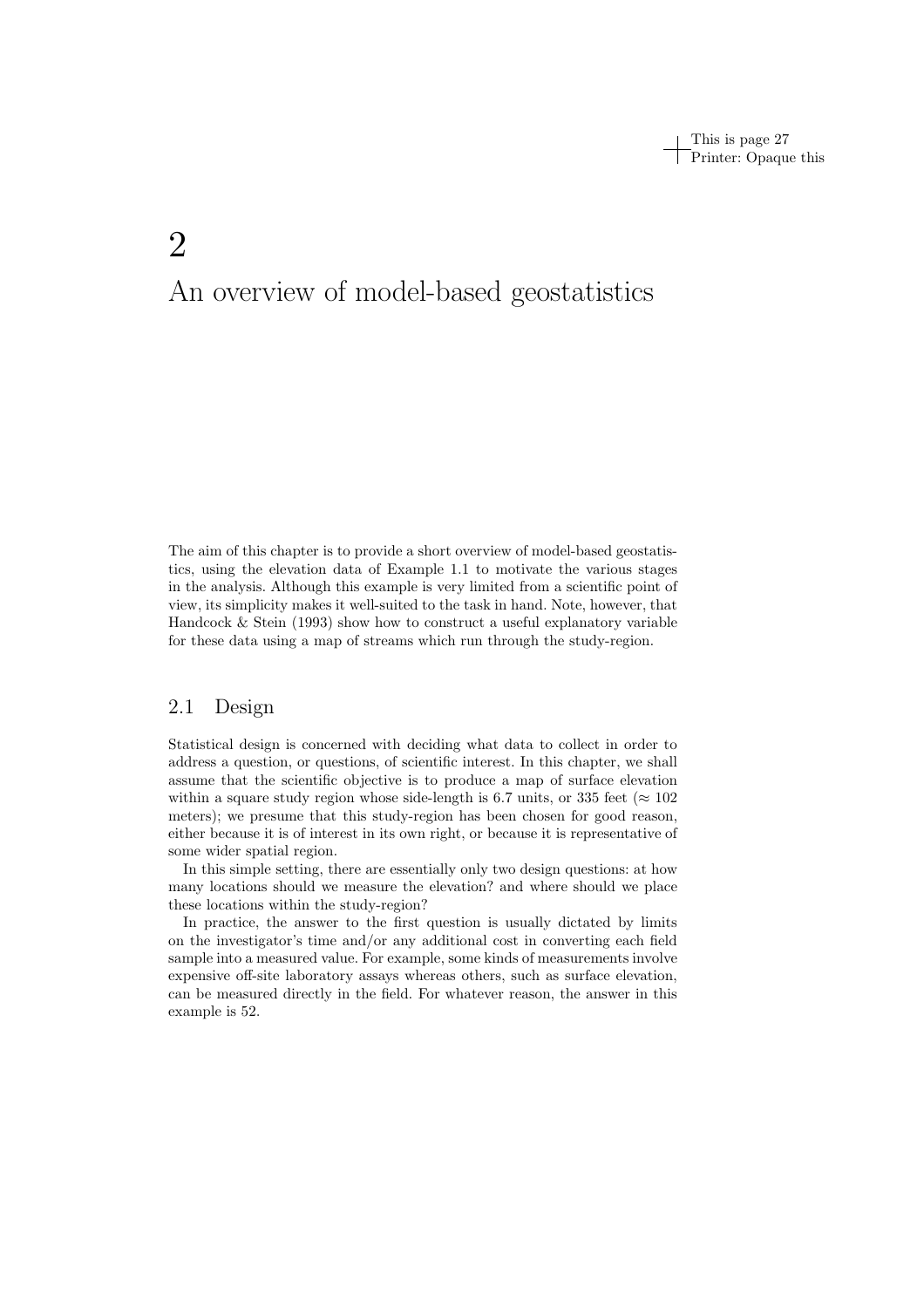For the second question, two obvious candidate designs are a completely random design or a completely regular design. In the former, the locations  $x_i$  form an independent random sample from the uniform distribution over the study area, i.e. a homogeneous planar Poisson process (Diggle, 2003, chapter 1). In the latter, the  $x_i$  form a regular lattice pattern over the study-region. Classical sampling theory (Cochran 1977) tends to emphasise the virtue of some form of random sampling to ensure unbiased estimation of underlying population characteristics, whereas spatial sampling theory (Matérn 1960) shows that under typical modelling assumptions spatial properties are more efficiently estimated by a regular design. A compromise, which the originators of the surface elevation data appear to have adopted, is to use a design which is more regular than the completely random design but not as regular as a lattice.

Lattice designs are widely used in applications. The convenience of lattice designs for field-work is obvious, and provided there is no danger that the spacing of the lattice will match an underlying periodicity in the spatial phenomenon being studied, lattice designs are generally efficient for spatial prediction (Matérn 1960). In practice, the rigidity and simplicity of a lattice design also provide some protection against sub-conscious bias in the placing of the  $x_i$ . Note in this context that, strictly, a regular lattice design should mean a lattice whose origin is located at random, to guard against any subjective bias. The soil data of Example 1.4 provide an example of a regular lattice design.

Even more common in some areas of application is the opportunistic design, whereby geostatistical data are collected and analysed using an existing network of locations  $x_i$  which may have been established for quite different purposes. Designs of this kind often arise in connection with environmental monitoring. In this context, individual recording stations may be set up to monitor pollution levels from particular industrial sources or in environmentally sensitive locations, without any thought initially that the resulting data might be combined in a single, spatial analysis. This immediately raises the possibility that the design may be preferential, in the sense discussed in Section 1.2.3. Whether they arise by intent or by accident, preferential designs run the risk that a standard geostatistical analysis may produce misleading inferences about the underlying continuous spatial variation.

# 2.2 Model formulation

We now consider model formulation – unusually before, rather than after, exploratory data analysis. In practice, clean separation of these two stages is rare. However, in our experience it is useful to give some consideration to the kind of model which, in principle, will address the questions of interest before refining the model through the usual iterative process of data analysis followed by reformulation of the model as appropriate.

For the surface elevation data, the scientific question is a simple one – how can we use the measured elevations to construct our best guess (or, in more formal language, to predict) the underlying elevation surface throughout the study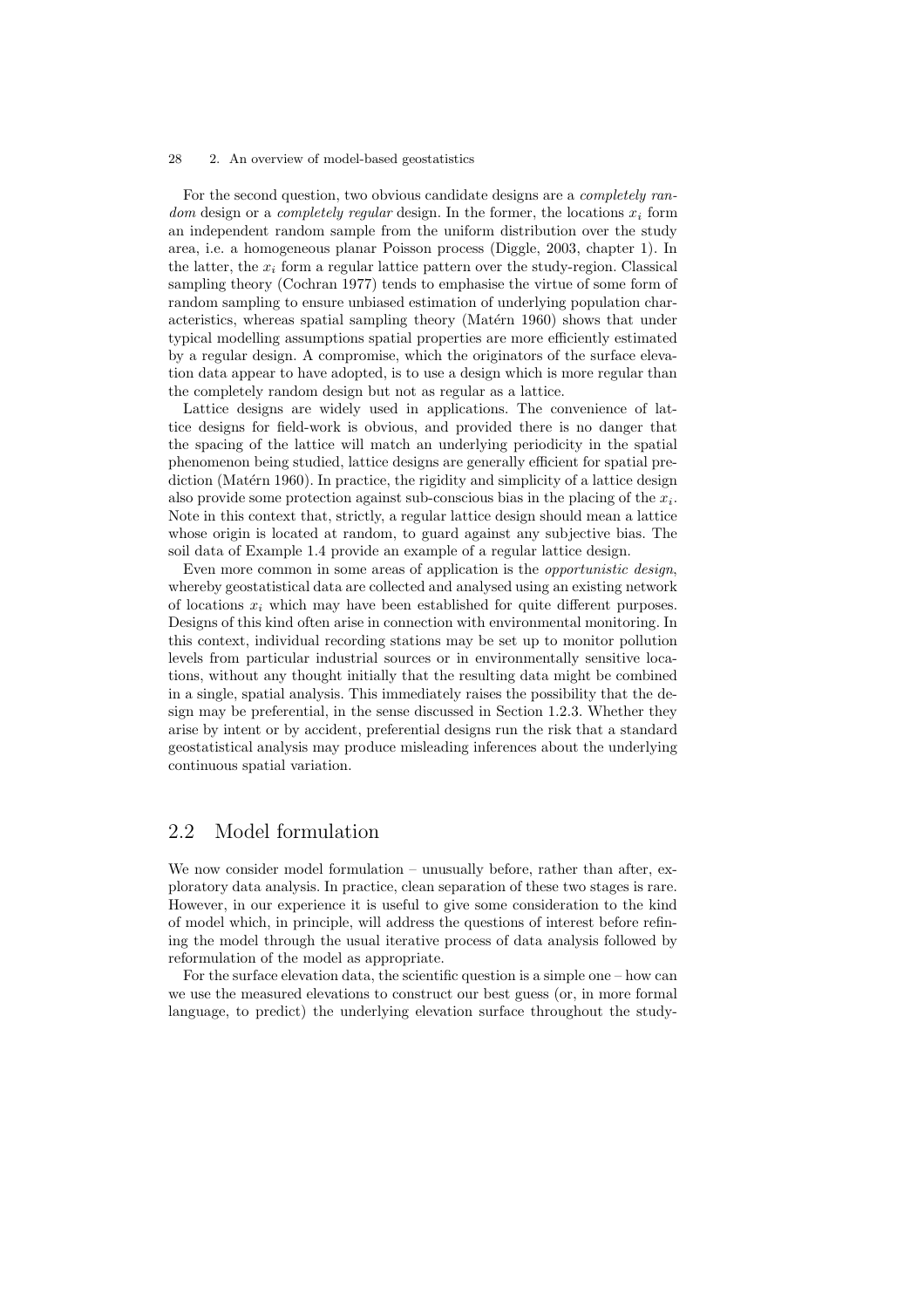region? Hence, our model needs to include a real-valued, spatially continuous stochastic process,  $S(x)$  say, to represent the surface elevation as a function of location, x. Depending on the nature of the terrain, we may want  $S(x)$  to be continuous, differentiable or many-times differentiable. Depending on the nature of the measuring device, or the skill of its operator, we may also want to allow for some discrepancy between the true surface elevation  $S(x_i)$  and the measured value  $Y_i$  at the design location  $x_i$ . The simplest statistical model which meets these requirements is a stationary Gaussian model, which we define below. Later, we will discuss some of the many possible extensions of this model which increase its flexibility.

We denote a set of geostatistical data in its simplest form, i.e. in the absence of any explanatory variables, by  $(x_i, y_i) : i = 1, \ldots, n$  where the  $x_i$  are spatial locations and  $y_i$  is the measured value associated with the location  $x_i$ . The assumptions underlying the stationary Gaussian model are:

- 1.  $\{S(x) : x \in \mathbb{R}^2\}$  is a Gaussian process with mean  $\mu$ , variance  $\sigma^2 =$  $Var{S(x)}$  and correlation function  $\rho(u) = Corr{S(x), S(x')}$ , where  $u =$  $||x - x'||$  and  $|| \cdot ||$  denotes distance;
- 2. conditional on  $\{S(x) : x \in \mathbb{R}^2\}$ , the  $y_i$  are realisations of mutually independent random variables  $Y_i$ , Normally distributed with conditional means  $E[Y_i|S(\cdot)] = S(x_i)$  and conditional variances  $\tau^2$ .

The model can be defined equivalently as

$$
Y_i = S(x_i) + Z_i : i = 1, \dots, n
$$

where  $\{S(x) : x \in \mathbb{R}^2\}$  is defined by assumption 1 above and the  $Z_i$  are mutually independent  $N(0, \tau^2)$  random variables. We favour the superficially more complicated conditional formulation for the joint distribution of the  $Y_i$  given the signal, because it identifies the model explicitly as a special case of the generalized linear geostatistical model which we introduced in Section 1.4.

In order to define a legitimate model, the correlation function  $\rho(u)$  must be positive-definite. This condition imposes non-obvious constraints so as to ensure that, for any integer  $m$ , set of locations  $x_i$  and real constants  $a_i$ , the linear combination  $\sum_{i=1}^{m} a_i S(x_i)$  will have non-negative variance. In practice, this is usually ensured by working within one of several standard classes of parametric model for  $\rho(u)$ . We return to this question in Chapter 3. For the moment, we note only that a flexible, two-parameter class of correlation functions due to Matérn  $(1960)$  takes the form

$$
\rho(u; \phi, \kappa) = \{2^{\kappa - 1}\Gamma(\kappa)\}^{-1} (u/\phi)^{\kappa} K_{\kappa}(u/\phi)
$$
\n(2.1)

where  $K_{\kappa}(\cdot)$  denotes the modified Bessel function of the second kind, of order  $\kappa$ . The parameter  $\phi > 0$  determines the rate at which the correlation decays to zero with increasing u. The parameter  $\kappa > 0$  is called the *order* of the Matérn model, and determines the differentiability of the stochastic process  $S(x)$ , in a sense which we shall make precise in Chapter 3.

Our notation for  $\rho(u)$  presumes that  $u \geq 0$ . However, the correlation function of any stationary process must by symmetric in u, hence  $\rho(-u) = \rho(u)$ .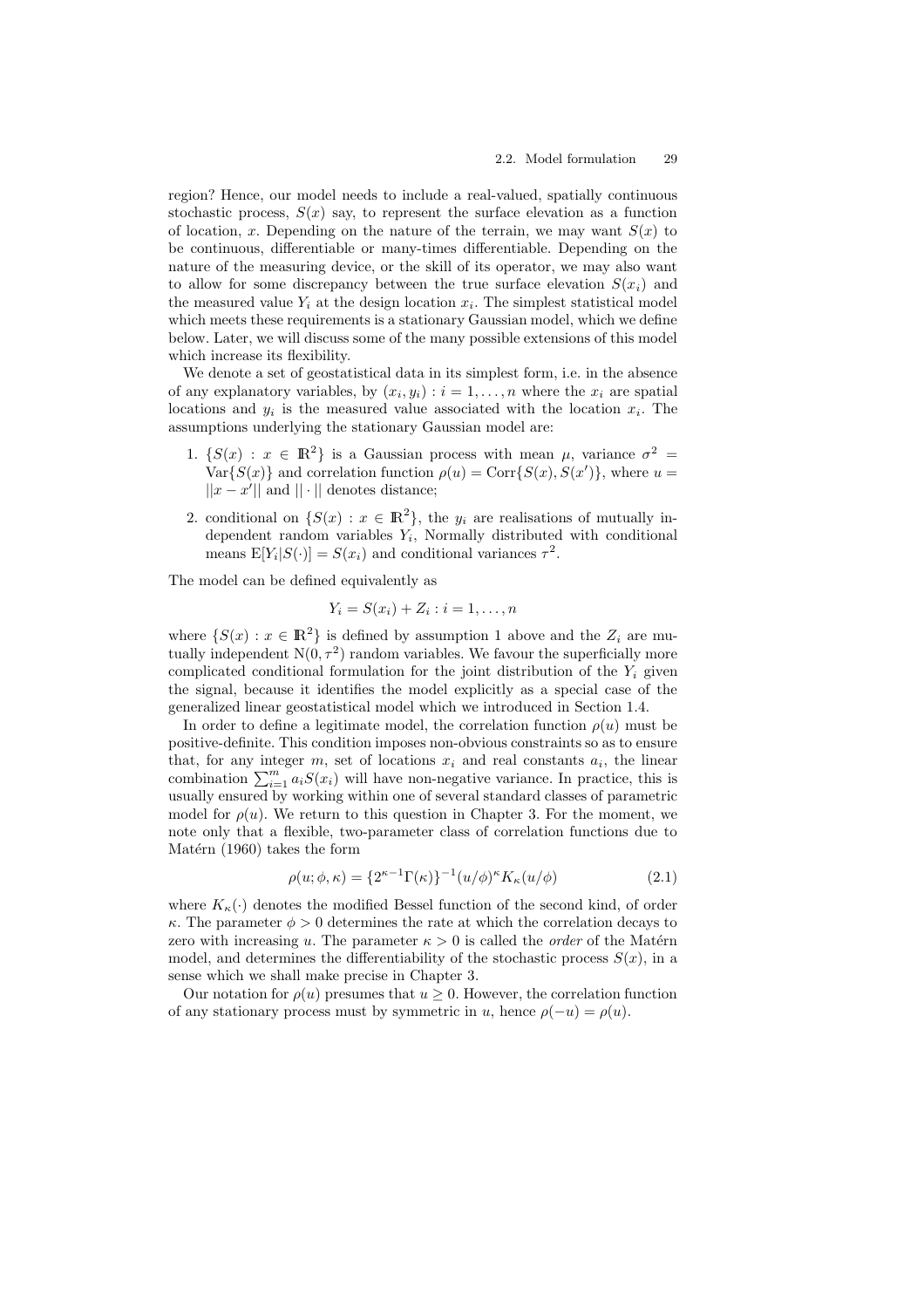The stochastic variation in a physical quantity is not always well described by a Normal distribution. One of the simplest ways to extend the Gaussian model is to assume that the model holds after applying a transformation to the original data. For positive-valued response variables, a useful class of transformations is the Box-Cox family (Box & Cox 1964):

$$
Y^* = \begin{cases} (Y^{\lambda} - 1)/\lambda & \text{: } \lambda \neq 0 \\ \log Y & \text{: } \lambda = 0 \end{cases}
$$
 (2.2)

Another simple extension to the basic model is to allow a spatially varying mean, for example by replacing the constant  $\mu$  by a linear regression model for the conditional expectation of  $Y_i$  given  $S(x_i)$ , so defining a spatially varying mean  $\mu(x)$ .

A third possibility is to allow  $S(x)$  to have non-stationary covariance structure. Arguably, most spatial phenomena exhibit some form of non-stationarity, and the stationary Gaussian model should be seen only as a convenient approximation to be judged on its usefulness rather than on its strict scientific provenance.

# 2.3 Exploratory data analysis

Exploratory data analysis is an integral part of modern statistical practice, and geostatistics is no exception. In the geostatistical setting, exploratory analysis is naturally oriented towards the preliminary investigation of spatial aspects of the data which are relevant to checking whether the assumptions made by any provisional model are approximately satisfied. However, non-spatial aspects can and should also be investigated.

#### 2.3.1 Non-spatial exploratory analysis

For the elevation data in Example 1.1 the 52 data values range from 690 to 960, with mean 827.1, median 830 and standard deviation 62. A histogram of the 52 elevation values (Figure 2.1) indicates only mild asymmetry, and does not suggest any obvious outliers. This adds some support to the use of a Gaussian model as an approximation for these data. Also, because geostatistical data are, at best, a correlated sample from a common underlying distribution, the shape of their histogram will be less stable than that of an independent random sample of the same size, and this limits the value of the histogram as a diagnostic for non-Normality.

In general, an important part of exploratory analysis is to examine the relationship between the response and available covariates, as illustrated for the soil data in Figure 1.7. For the current example, the only available covariates to consider are the spatial coordinates themselves.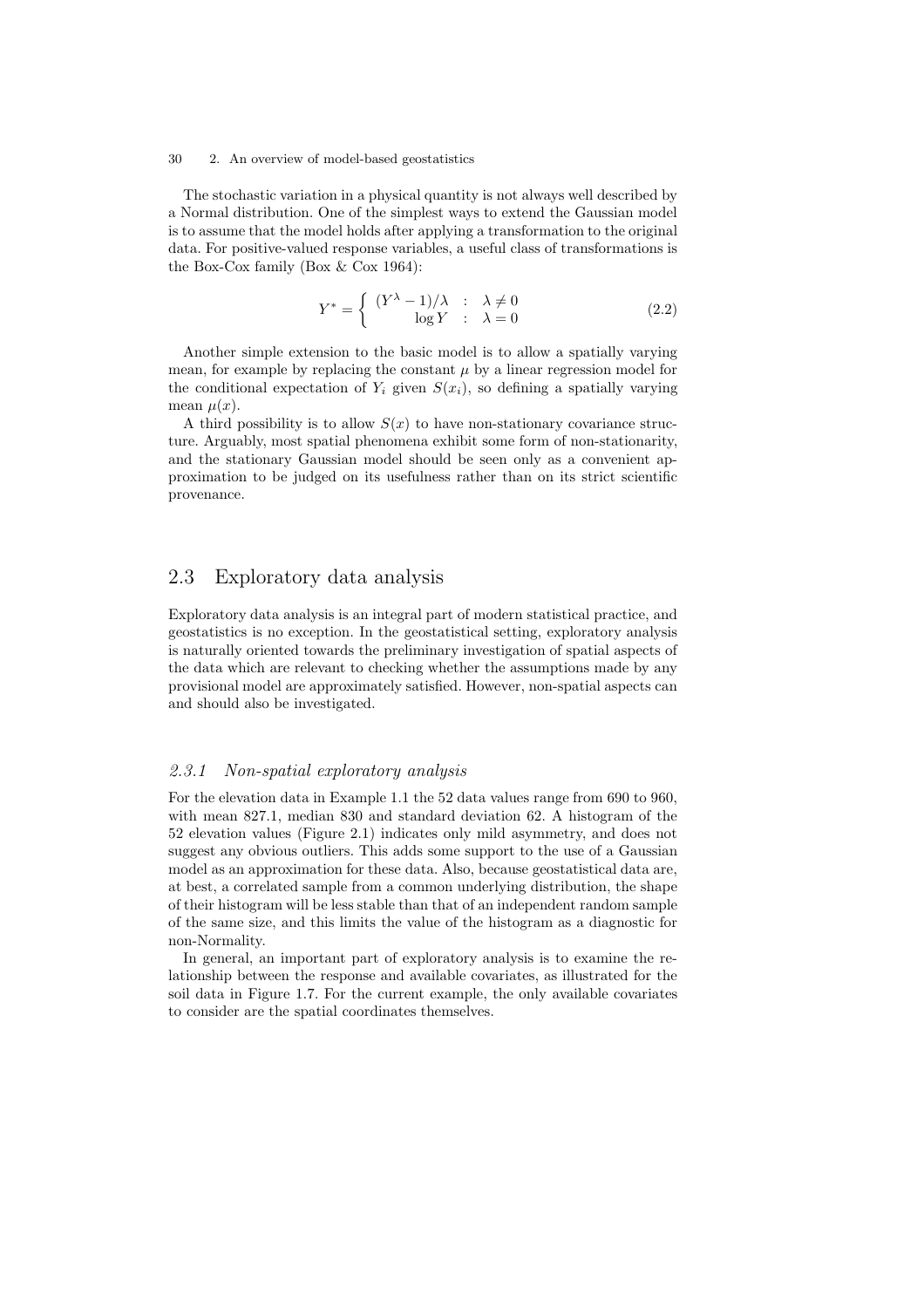

Figure 2.1. Histogram of the surface elevation data.

## 2.3.2 Spatial exploratory analysis

The first stage in spatial exploratory data analysis is simply to plot the response data in relation to their locations, for example using a circle plot as shown for the surface elevation data in Figure 1.1. Careful inspection of this plot can reveal spatial outliers, i.e. responses which appear grossly discordant with their spatial neighbours, or spatial trends which might suggest the need to include a trend surface model for a spatially varying mean, or perhaps qualitatively different behaviour in different sub-regions.

In our case, the most obvious feature of Figure 1.1 is the preponderance of large response values towards the southern end of the study region. This suggests that a trend surface term in the model might be appropriate. In some applications, the particular context of the data might suggest that there is something special about the north-south direction  $-$  for example, for applications on a large geographical scale, we might expect certain variables relating to the physical environment to show a dependence on latitude. Otherwise, our view would be that if a trend surface is to be included in the model at all, then both of the spatial coordinates should contribute to it because the orientation of the study region is essentially arbitrary.

Scatterplots of the response variable against each of the spatial coordinates can sometimes reveal spatial trends more clearly. Figure 2.2 show the surface elevations plotted against each of the coordinates, with lowess smooths (Cleveland, 1979, 1981) added to help visualisation. These plots confirm the north-south trend whilst additionally suggesting a less pronounced, non-monotone east-west trend, with higher responses concentrated towards the eastern and western edges of the study-region.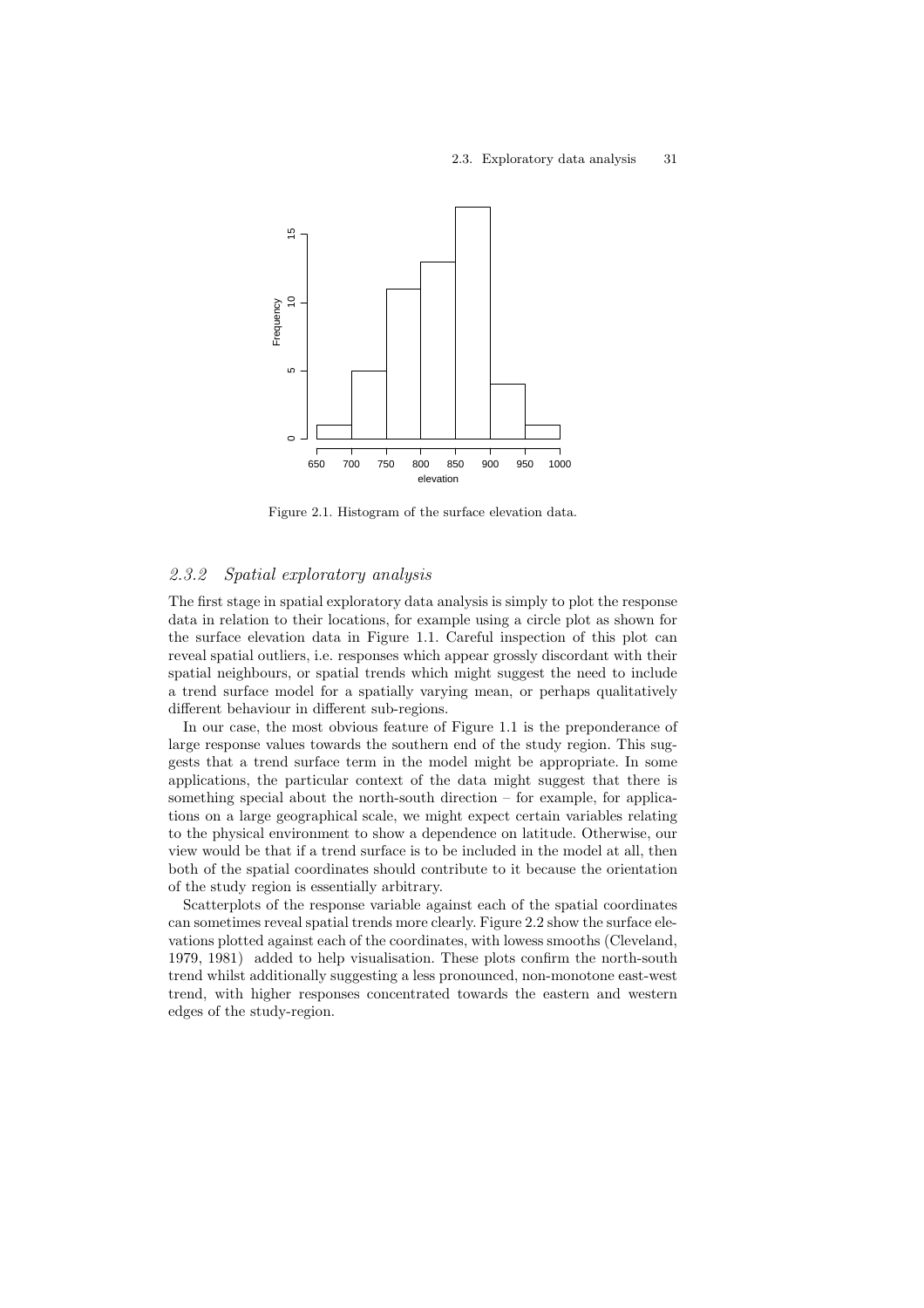

Figure 2.2. Elevation data against the coordinates.

When interpreting plots of this kind it can be difficult, especially when analysing small data-sets, to distinguish between a spatially varying mean response and correlated spatial variation about a constant mean. Strictly speaking, without independent replication the distinction between a deterministic function  $\mu(x)$  and the realisation of a stochastic process  $S(x)$  is arbitrary. Operationally, we make the distinction by confining ourselves to "simple" functions  $\mu(x)$ , for example low-order polynomial trend surfaces, using the correlation structure of  $S(x)$  to account for more subtle patterns of spatial variation in the response. In Chapter 5 we shall use formal, likelihood-based methods to guide our choice of model for both mean and covariance structure. Less formally, we interpret spatial effects which vary on a scale comparable to or greater than the dimensions of the study-region as variation in  $\mu(x)$  and smaller-scale effects as variation in  $S(x)$ . This is in part a pragmatic strategy, since covariance functions which do not decay essentially to zero at distances shorter than the dimensions of the study region will be poorly identified, and in practice indistinguishable from spatial trends. Ideally, the model for the trend should also have a natural physical interpretation; for example, in an investigation of the dispersal of pollutants around a known source, it would be natural to model  $\mu(x)$  as a function of the distance, and possibly the orientation, of x relative to the source.

To emphasise this point, the three panels of Figure 2.3 compare the original Figure 1.1 with circle plots of residuals after fitting linear and quadratic trend surface models by ordinary least squares. If we assume a constant spatial mean for the surface elevations themselves, then the left-hand panel of Figure 2.3 indicates that the elevations must be very strongly spatially correlated, to the extent that the correlation persists at distances beyond the scale of the study region. As noted above, fitting a model of this kind to the data would result in poor identification of parameters describing the correlation structure. If, in contrast, we use a linear trend surface to describe a spatially varying mean, then the central panel of Figure 2.3 still suggests spatial correlation because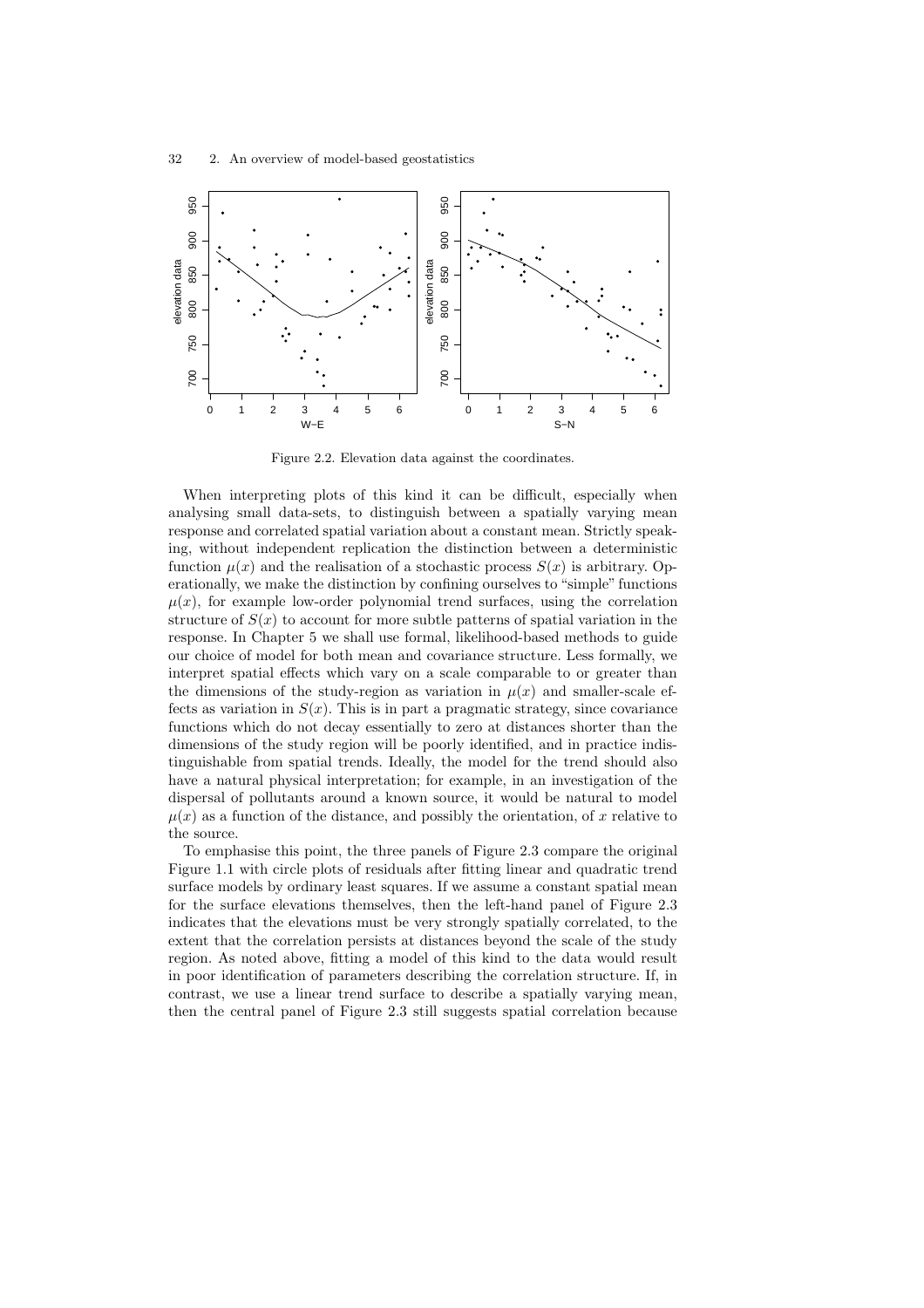

Figure 2.3. Circle plot of the surface elevation data. The left-hand panel shows the original data. The center and right-hand panels show the residuals from first-order (linear) and second-order (quadratic) polynomial trend surfaces, respectively, using empty and filled circles to represent negative and positive residuals and circle radii proportional to the absolute values of the residuals.

positive and negative residuals tend to occur together, but the scale of the spatial correlation is smaller. The right-hand panel of 2.3 has a qualitatively similar appearance to the centre panel, but the range of the residuals has been reduced, because some additional variation is taken up by the quadratic terms in the fitted trend surface. The range of the residuals is from  $-61.1$  to  $+110.7$ in the centre panel, and from −63.3 to +97.8 in the right-hand panel.

Notwithstanding the above discussion, visual assessment of spatial correlation from a circle plot is difficult. For a sharper assessment, a useful exploratory tool is the empirical variogram. We discuss theoretical and empirical variograms in more detail in Chapters 3 and 5, respectively. Here, we give only a brief description.

For a set of geostatistical data  $(x_i, y_i) : i = 1, \ldots, n$ , the empirical variogram *ordinates* are the quantities  $v_{ij} = \frac{1}{2}(y_i - y_j)^2$ . For obvious reasons, some authors refer to these as the *semi-variogram ordinates*. If the  $y_i$  have spatially constant mean and variance, then  $v_{ij}$  has expectation  $\sigma^2\{1-\rho(x_i,x_j)\}\,$  where  $\sigma^2$  is the variance and  $\rho(x_i, x_j)$  denotes the correlation between  $y_i$  and  $y_j$ . If the  $y_i$ are generated by a stationary spatial process, then  $\rho(\cdot)$  depends only on the distance between  $x_i$  and  $x_j$  and typically approaches zero at large distances, hence the expectation of the  $v_{ij}$  approaches a constant value,  $\sigma^2$ , as the distance  $u_{ij}$  between  $x_i$  and  $x_j$  increases. If the  $y_i$  are uncorrelated, then all of the  $v_{ij}$ have expectation  $\sigma^2$ . These properties motivate the definition of the *empirical variogram* as a plot of  $v_{ij}$  against the corresponding distance  $u_{ij}$ . A more easily interpretable plot is obtained by averaging the  $v_{ij}$  within distance bands.

The left-hand panel of Figure 2.4 shows a variogram for the original surface elevations, whilst the right-hand panel shows variograms for residuals from the linear and quadratic trend-surface models, indicated by solid and dashed lines, respectively. In the left-hand panel, the variogram increases throughout the plotted range, indicating that if these data were generated by a stationary stochastic process, then the range of its spatial correlation must extend beyond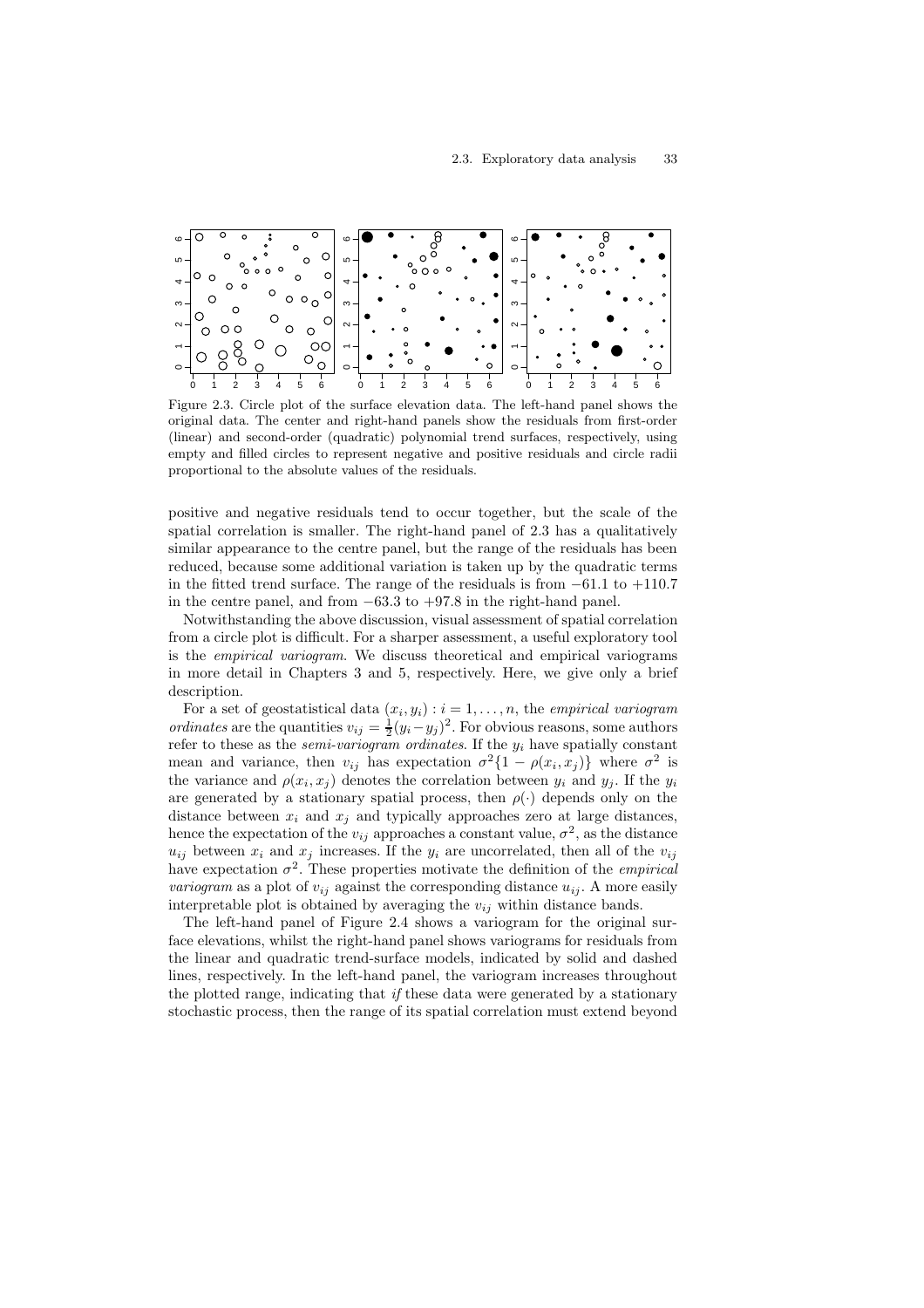

Figure 2.4. Empirical variograms for the original data (left-panel) and for residuals (right panel) from a linear (solid lines) or quadratic (dashed lines) trend surface. In all three cases, empirical variogram ordinates have been averaged in bins of unit width.

the scale of the study-region. Pragmatically, including a spatially varying mean is a better modelling strategy. The solid line on right hand panel shows behaviour more typical of a stationary, spatially correlated process, i.e. an initial increase levelling off as the correlation decays to zero at larger distances. Finally, the shape of the variogram in the dashed line on the right-hand panel is similar to the solid one but its range is smaller by a factor of about 0.6. The range of values in the ordinates of the empirical variogram is approximately equal to the variance of the residuals, hence the reduction in range again indicates how the introduction of progressively more elaborate models for the mean accounts for correspondingly more of the empirical variation in the original data. Note also that in all panels of Figure 2.4 the empirical variogram approaches zero at small distances. This indicates that surface elevation is being measured with negligible error, relative to either the spatial variation in the surface elevation itself (left-hand panel), or the residual spatial variation about the linear or quadratic trend surface (right-hand panel). This interpretation follows because the expectation of  $v_{ij}$  corresponding to two independent measurements,  $y_i$  and  $y_j$ , at the same location is simply the variance of the measurement error.

We emphasise that, for reasons explained in Chapter 5, we prefer to use the empirical variogram only as an exploratory tool, rather than as the basis for formal inference. With this proviso, Figure 2.4 gives a strong indication that a stationary model is unsuitable for these data, whereas the choice between the linear and quadratic trend-surface models is less clear-cut.

When an empirical variogram appears to show little or no spatial correlation, it can be useful to assess more formally whether the data are compatible with an underlying model of the form  $y_i = \mu(x_i) + z_i$  where the  $z_i$  are uncorrelated residuals about a spatially varying mean  $\mu(x)$ . A simple way to do this is to compute residuals about a fitted mean  $\hat{\mu}(x)$  and to compare the residual empirical variogram with the envelope of empirical variograms com-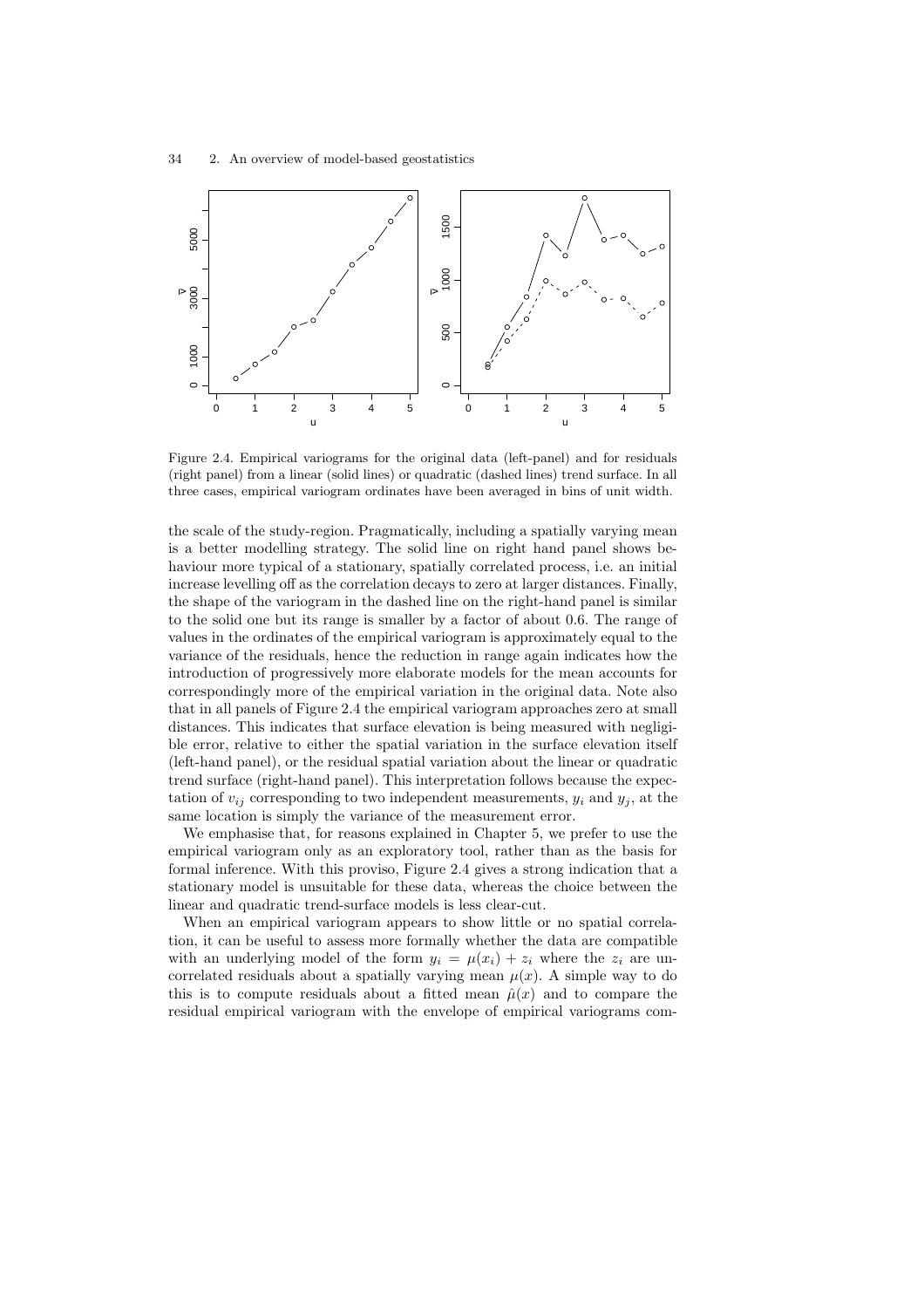

Figure 2.5. Monte Carlo envelopes for the variogram of ordinary least squares residuals of the surface elevation data after fitting linear (left-hand panel) or quadratic (right-hand panel) trend surface models.

puted from random permutations of the residuals, holding the corresponding locations fixed. The left-hand panel of Figure 2.5 shows a variogram envelope obtained from 99 independent random permutations of the residuals from a linear trend surface fitted to the surface elevations by ordinary least squares. This shows that the increasing trend in the empirical variogram is statistically significant, confirming the presence of positive spatial correlation. The same technique applied to the residuals from the quadratic trend surface produces the diagram shown as the right-hand panel of Figure 2.5. This again indicates significant spatial correlation, although the result is less clear-cut than before, as the empirical variogram ordinates at distances 0.5 and 1.0 fall much closer to the lower simulation envelope than they do in the left-hand panel.

# 2.4 The distinction between parameter estimation and spatial prediction

Before continuing with our illustrative analysis of the surface elevation data, we digress to expand on the distinction between estimation and prediction.

Suppose that  $S(x)$  represents the level of air pollution at the location x, that we have observed (without error, in this hypothetical example) the values  $S_i = S(x_i)$  at a set of locations  $x_i : i = 1, ..., n$  forming a regular lattice over a spatial region of interest, A, and that we wish to learn about the average level of pollution over the region A. An intuitively reasonable estimate is the sample mean,

$$
\bar{S} = n^{-1} \sum_{i=1}^{n} S_i.
$$
\n(2.3)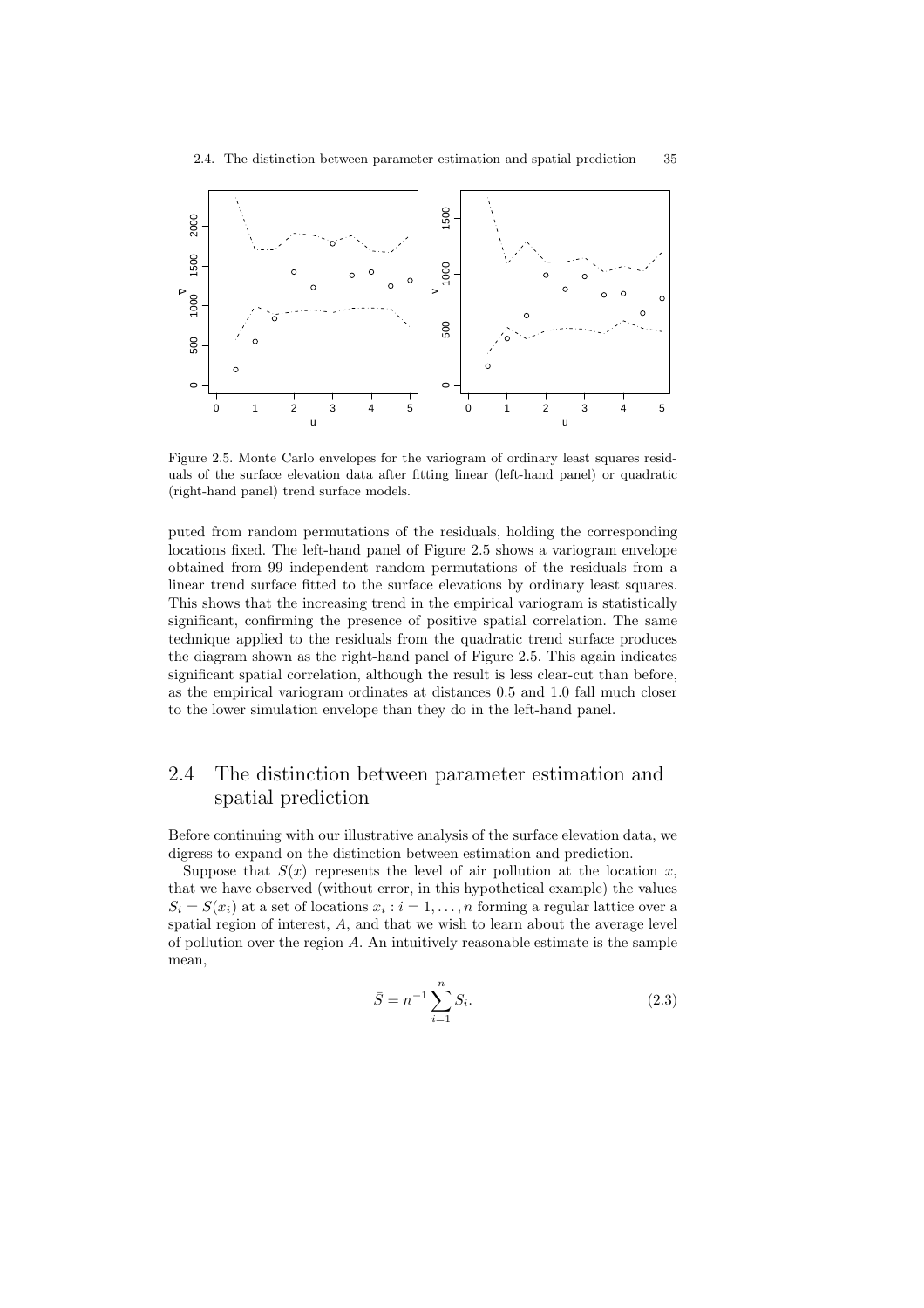What precision should we attach to this estimate?

Suppose that  $S(x)$  has aconstant expectation,  $\theta = \mathbb{E}[S(x)]$  for any location x in A. One possible interpretation of  $\overline{S}$  is as an estimate of  $\theta$ , in which case an appropriate measure of precision is the mean square error,  $E[(\bar{S} - \theta)^2]$ . This is just the variance of  $\bar{S}$ , which we can calculate as

$$
n^{-2} \sum_{i=1}^{n} \sum_{j=1}^{n} \text{Cov}(S_i, S_j).
$$
 (2.4)

For a typical geostatistical model, the correlation between any two  $S_i$  and  $S_j$ will be either zero or positive, and  $(2.4)$  will therefore be larger than the naive expression for the variance of a sample mean,  $\sigma^2/n$  where  $\sigma^2 = \text{Var}\{S(x)\}.$ 

If we regard  $\overline{S}$  as a predictor of the spatial average.

$$
S_A = |A|^{-1} \int_A S(x) dx,
$$

where |A| is the area of A, then the mean square prediction error is  $E[(\bar{S}-S_A)^2]$ . Noting that  $S_A$  is a random variable, we write this as

$$
E[(\bar{S} - S_A)^2] = n^{-2} \sum_{i=1}^n \sum_{j=1}^n \text{Cov}(S_i, S_j)
$$
  
+  $|A|^{-2} \int_A \int_A \text{Cov}\{S(x), S(x')\} dx dx'$   
-  $2(n|A|)^{-1} \sum_{i=1}^n \int_A \text{Cov}\{S(x), S(x_i)\} dx.$  (2.5)

In particular, the combined effect of the second and third terms on the right hand side of  $(2.5)$  can easily be to make the mean square prediction error smaller than the naive variance formula. For example, if we increase the sample size  $n$ by progressively decreasing the spacing of the lattice points  $x_i$ ,  $(2.5)$  approaches zero, whereas (2.4) does not.

## 2.5 Parameter estimation

For the stationary Gaussian model, the parameters to be estimated are the mean  $\mu$  and any additional parameters which define the covariance structure of the data. Typically, these include the signal variance  $\sigma^2$ , the conditional or measurement error variance  $\tau^2$  and one or more correlation function parameters  $\phi$ .

In geostatistical practice, these parameters can be estimated in a number of different ways which we shall discuss in detail in Chapter 5. Our preference here is to use the method of maximum likelihood within the declared Gaussian model.

For the elevation data, if we assume a stationary Gaussian model with a Matérn correlation function and a fixed value  $\kappa = 1.5$ , the maximum likelihood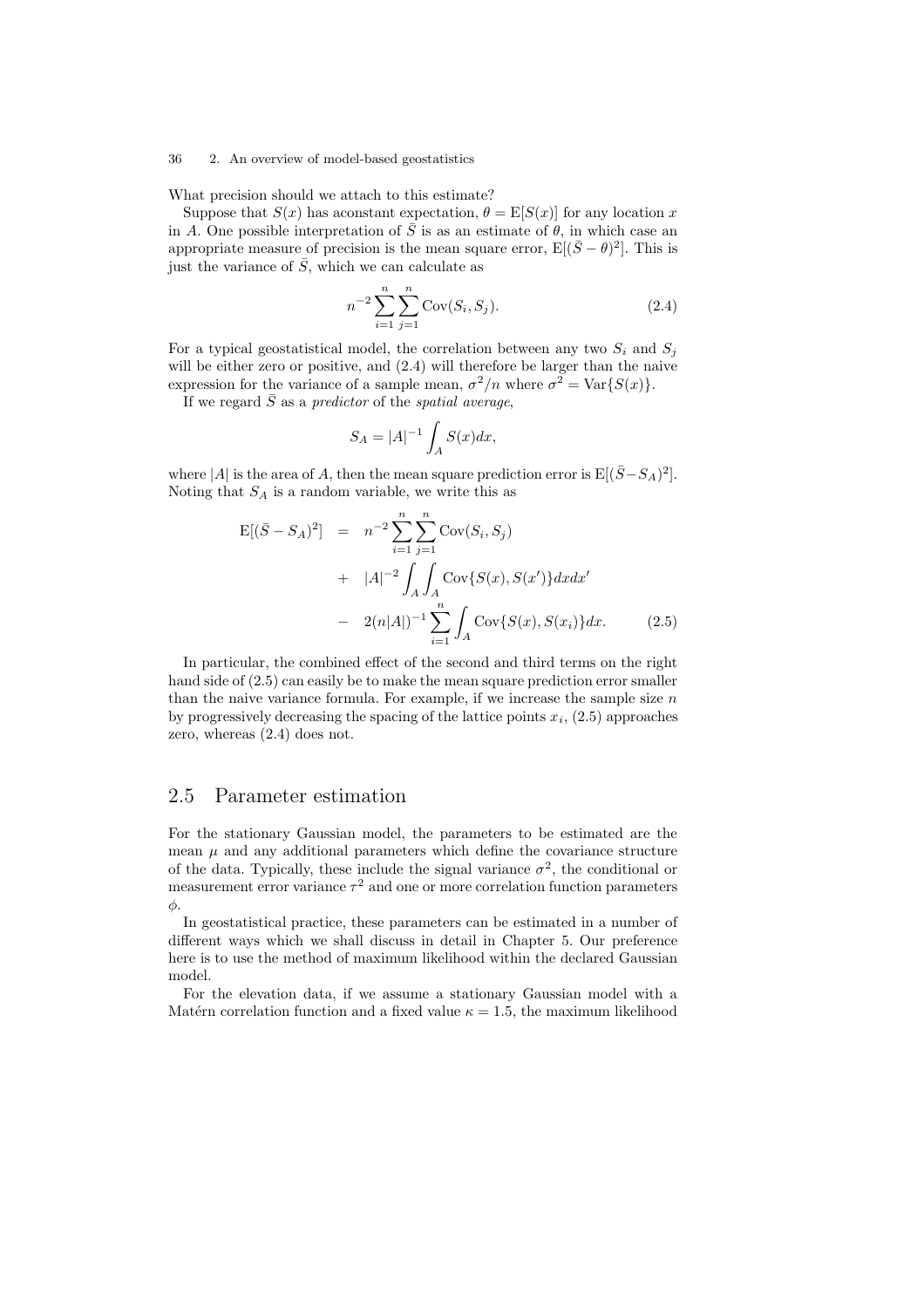estimates of the remaining parameters are  $\hat{\mu} = 848.3$ ,  $\hat{\sigma}^2 = 3510.1$ ,  $\hat{\tau}^2 = 48.2$ and  $\hat{\phi} = 1.2$ .

However, our exploratory analysis suggested a model with a non-constant mean. Here, we assume a linear trend surface,

$$
\mu(x) = \beta_0 + \beta_1 d_1 + \beta_2 d_2
$$

where  $d_1$  and  $d_2$  are the north-south and east-west coordinates. In this case the parameter estimates are  $\hat{\beta}_0 = 912.5$ ,  $\hat{\beta}_1 = -5$ ,  $\hat{\beta}_2 = -16.5$ ,  $\hat{\sigma}^2 = 1693.1$ ,  $\hat{\tau}^2 = 34.9$  and  $\hat{\phi} = 0.8$ . Note that because the trend surface accounts for some of the spatial variation, the estimate of  $\sigma^2$  is considerably smaller than for the stationary model, and similarly for the parameter  $\phi$  which corresponds to the range of the spatial correlation. As anticipated, for either model the estimate of  $\tau^2$  is much smaller than the estimate of  $\sigma^2$ . The ratio of  $\hat{\tau}^2$  to  $\hat{\sigma}^2$  is 0.014 for the stationary model, and 0.021 for the linear trend surface model.

## 2.6 Spatial prediction

For prediction of the underlying, spatially continuous elevation surface we shall here illustrate perhaps the simplest of all geostatistical methods: simple kriging. In our terms, simple kriging is minimum mean square error prediction under the stationary Gaussian model, but ignoring parameter uncertainty, i.e. estimates of all model parameters are plugged into the prediction equations as if they were the true parameter values. As discussed earlier, we do not claim that this is a good model for the surface elevation data.

The minimum mean square error predictor,  $\hat{S}(x)$  say, of  $S(x)$  at an arbitrary location x is the function of the data,  $y = (y_1, \ldots, y_n)$ , which minimises the quantity  $E[\{\hat{S}(x) - S(x)\}^2]$ . A standard result, which we discuss in Chapter 6, is that  $\hat{S}(x) = \mathbb{E}[S(x)|y]$ . For the stationary Gaussian process, this conditional expectation is a linear function of the  $y_i$ , namely

$$
\hat{S}(x) = \mu + \sum_{i=1}^{n} w_i(x)(y_i - \mu)
$$
\n(2.6)

where the  $w_i(x)$  are explicit functions of the covariance parameters  $\sigma^2$ ,  $\tau^2$  and  $φ$ .

The top-left panel of Figure 2.6 gives the result of applying (2.6) to the surface elevation data, using as values for the model parameters the maximum likelihood estimates reported in Section 2.5, whilst the bottom-left panel shows the corresponding prediction standard errors,  $SE(x) = \sqrt{\text{Var}\{S(x)|y\}}$ . The predictions follow the general trend of the observed elevations whilst smoothing out local irregularities. The prediction variances are generally small at locations close to the sampling locations, because  $\hat{\tau}^2$  is relatively small; had we used the value  $\tau^2 = 0$  the prediction standard error would have been exactly zero at each sampling location and the predicted surface  $\hat{S}(x)$  would have interpolated the observed responses  $y_i$ .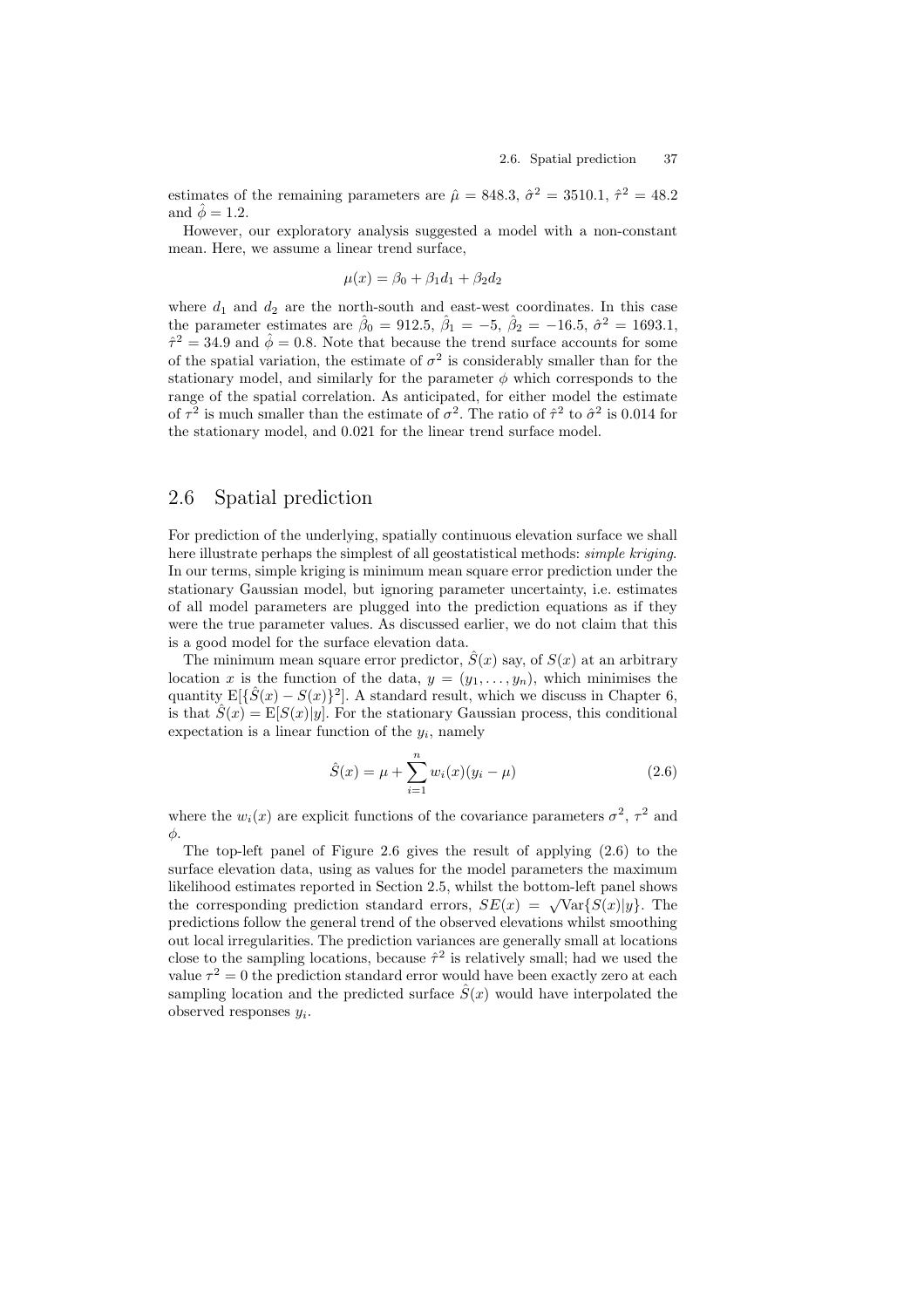

Figure 2.6. Simple kriging predictions for the surface elevation data. The top-left panel shows the simple kriging predictor as a grey-scale image and contour plot; sampling locations are plotted as circles with radii proportional to observed elevations. The bottom-left panel shows the prediction standard deviations; sampling locations are plotted as small crosses. The top-right and bottom-right panels give the same information, but based on the model with a linear trend-surface.

It is straightforward to adapt the simple kriging formula (2.6) to incorporate a spatially varying mean. We simply replace the constant  $\mu$  on the right-handside of  $(2.6)$  by a spatial trend,  $\mu(x)$ . If we do this, using the linear trend surface model and its associated maximum likelihood parameter estimates we obtain the results summarised in the top-right and bottom-right panels of Figure 2.6. The plots corresponding to the two different models are directly comparable because they use a common grey-scale within each pair. Note in particular that in this simple example, the dubious assumption of stationarity has not prevented the simple kriging methodology from producing a predicted surface which captures qualitatively the apparent spatial trend in the data, and which is almost identical to the predictions obtained using the more reasonable linear trend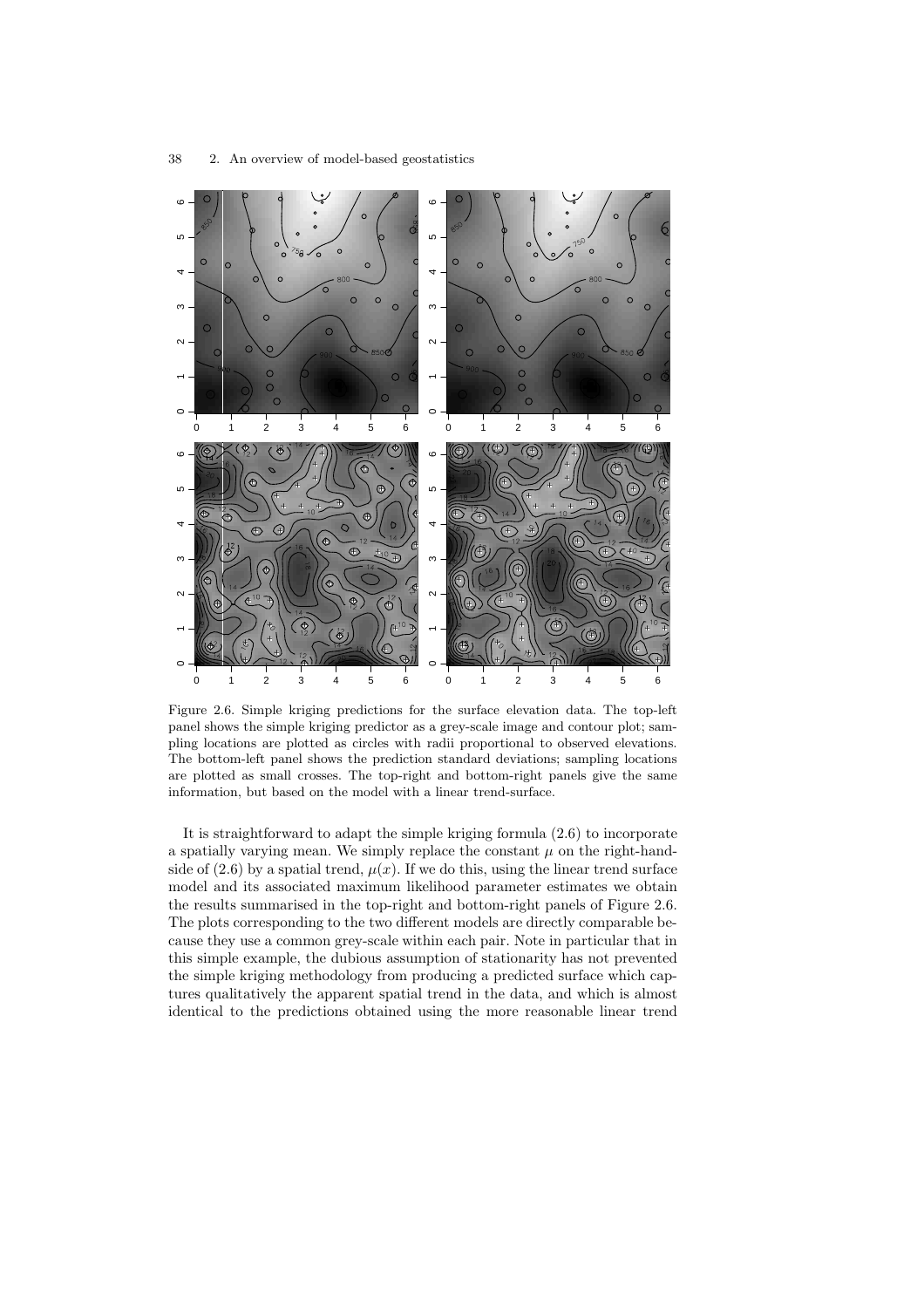surface model. The two models produce somewhat different prediction standard errors; these range between 0 and 25.5 for the stationary model, between 0 and 24.4 for the model with the linear trend surface and between 0 and 22.9 for the model with the quadratic trend surface. The differences amongst the three models are rather small. They are influenced by several different aspects of the data and model, including the data-configuration and the estimated values of the model parameters. In other applications, the choice of model may have a stronger impact on the predictive inferences we make from the data, even when this choice does not materially affect the point predictions of the underlying surface  $S(x)$ . Note also that the plug-in standard errors quoted here do not account for parameter uncertainty.

# 2.7 Definitions of distance

A fundamental stage in any geostatistical analysis is to define the metric for calculating the distance between any two locations. By default, we use the standard planar Euclidean distance, i.e. the "straight-line distance" between two locations in  $\mathbb{R}^2$ . Non-Euclidean metrics may be more appropriate for some applications. For example, Rathbun (1998) discusses the measurement of distance between points in an estuarine environment where, arguably, two locations which are close in the Euclidean metric but separated by dry land should not be considered as near neighbours. It is not difficult to think of other settings where natural barriers to communication might lead the investigator to question whether it is reasonable to model spatial correlation in terms of straight-line distance.

Even when straight-line distance is an appropriate metric, if the study-region is geographically extensive, distances computed between points on the earth's surface should strictly be great-circle distances, rather than straight-line distances on a map projection. Using  $(\theta, \phi)$  to denote a location in degrees of longitude and latitude, and treating the earth as a sphere of radius  $r = 6378$ kilometres, the great-circle distance between two locations is

 $r \cos^{-1} {\sin \phi_1 \sin \phi_2 + \cos \phi_1 \cos \phi_2 \cos(\theta_1 - \theta_2)}.$ 

Section 3.2 of Waller & Gotway (2004) gives a nice discussion of this issue from a statistical perspective. Banerjee (2005) examines the effect of distance computations on geostatistical analysis and concludes that the choice of metric may influence the resulting inferences, both for parameter estimation and for prediction. Note in particular that degrees of latitude and longitude represent approximately equal distances only close to the equator.

Distances calculations are especially relevant to modelling spatial correlation, hence parameters which define the correlation structure are particularly sensitive to the choice of metric. Furthermore, the Euclidean metric plays an integral part in determining valid classes of correlation functions using Bochner's theorem (Stein 1999). Our geoR software implementation only calculates planar Euclidean distances.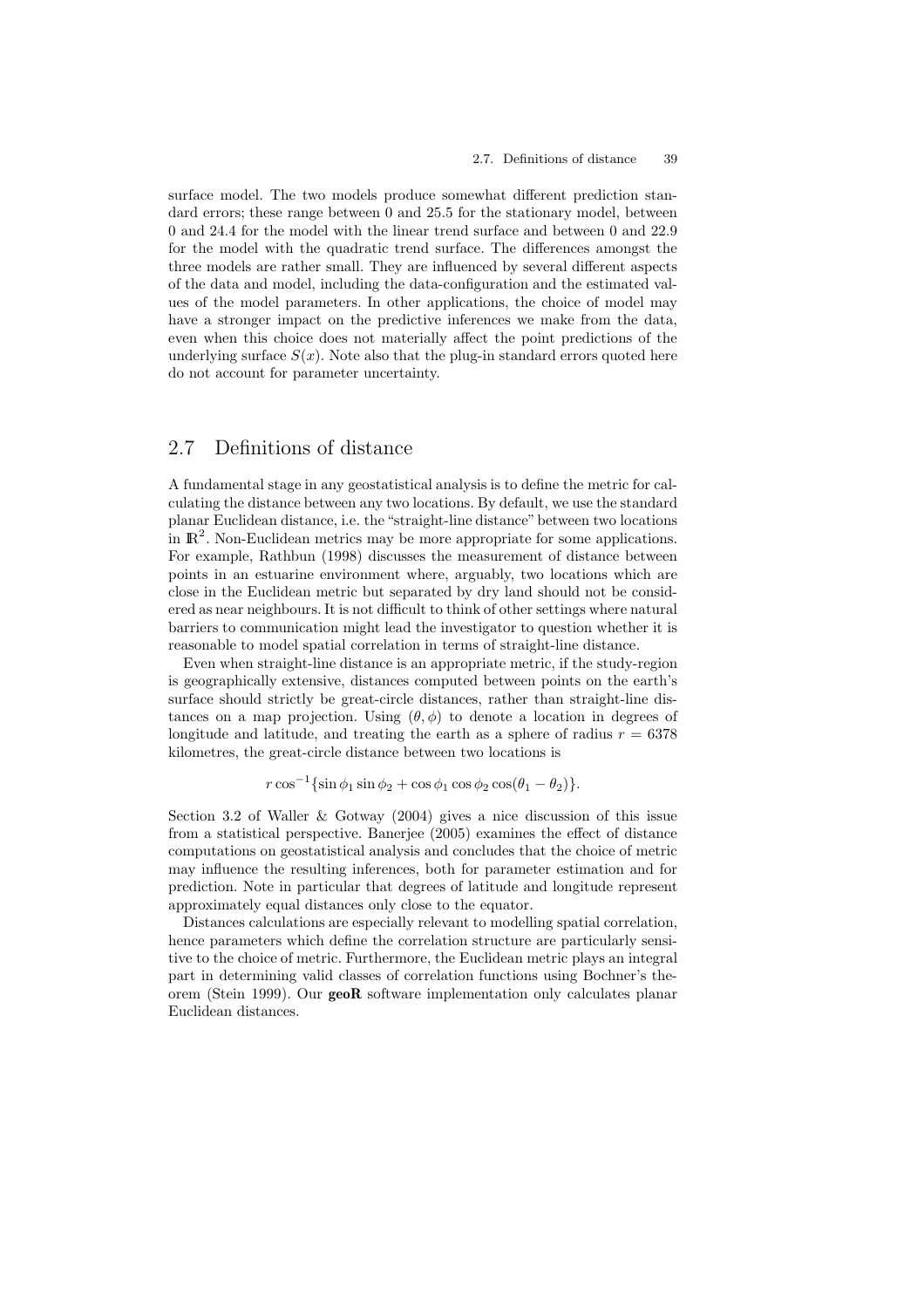# 2.8 Computation

The non-spatial exploratory analysis of the surface elevation data reported in this chapter uses only built-in R functions as follows.

```
> with(elevation, hist(data, main = "", xlab = "elevation"))
> with(elevation, plot(coords[, 1], data, xlab = "W-E",
      ylab = "elevation data", pch = 20, cex = 0.7))
> lines(lowess(elevation$data ~ elevation$coords[, 1]))
> with(elevation, plot(coords[, 2], data, xlab = "S-N",
      ylab = "elevation data", pch = 20, cex = 0.7))
> lines(with(elevation, lowess(data ~ coords[, 2])))
```
To produce circle plots of the residual data we use the geoR function points.geodata(), which is invoked automatically when a geodata object is passed as an argument to the built-in function points(), as indicated below. The argument trend defines a linear model on the covariates from which the residuals are extracted for plotting. The values "1st" and "2nd" passed to the argument trend are aliases to indicate first and second degree polynomials on the coordinates. More details and other options to specify the trend are discussed later in this Section and in the documentation for trend.spatial(). Setting abs=T instructs the function to draw the circles with radii proportional to the absolute values of the residuals.

```
> points(elevation, cex.max = 2.5)
> points(elevation, trend = "1st", pt.div = 2, abs = T,
+ cex.max = 2.5)
> points(elevation, trend = "2nd", pt.div = 2, abs = T,
      cex.max = 2.5)
```
To calculate and plot the empirical variograms shown in Figure 2.4 for the original data and for the residuals, we use  $\varphi$  (). The argument uvec defines the classes of distance used when computing the empirical variogram, whilst plot() recognises that its argument is a variogram object, and automatically invokes plot.variogram(). The argument trend is used to indicate that the variogram should be calculated from the residuals about a fitted trend surface.

```
> plot(variog(elevation, uvec = seq(0, 5, by = 0.5)),type = "b")> res1.v <- variog(elevation, trend = "1st", uvec = seq(0,
     5, by = 0.5))
> plot(res1.v, type = "b")
> res2.v <- variog(elevation, trend = "2nd", uvec = seq(0,5, by = 0.5))
> lines(res2.v, type = "b", lty = 2)
```
To obtain the residual variogram and simulation envelopes under random permutation of the residuals, as shown in Figure 2.5, we proceed as in the following example. By default, the function uses 99 simulations, but this can be changed using the optional argument nsim.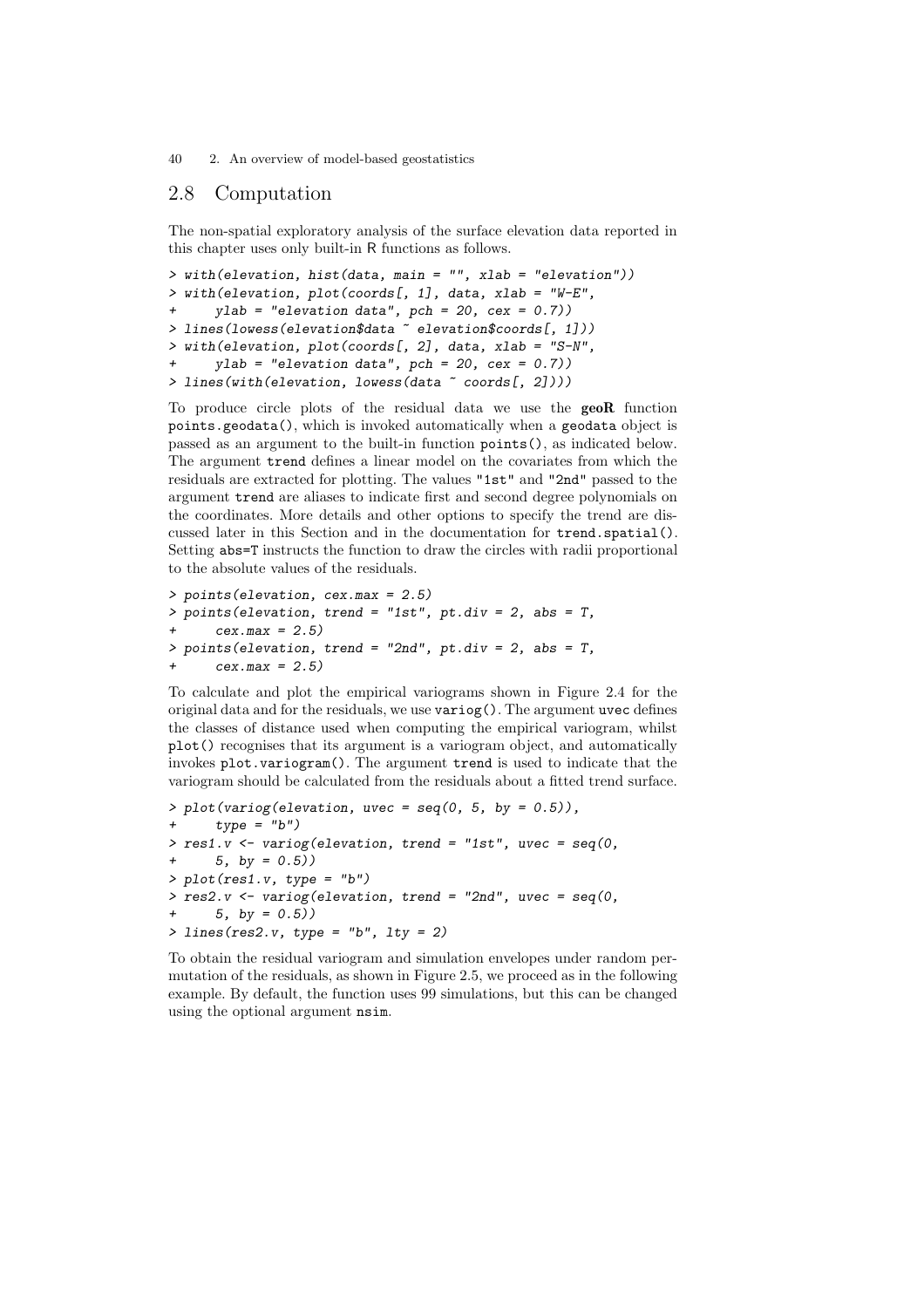```
> set.seed(231)
> mc1 <- variog.mc.env(elevation, obj = res1.v)
> plot(res1.v, env = mc1, xlab = "u")> mc2 <- variog.mc.env(elevation, obj = res2.v)
> plot(res2.v, env = mc2, xlab = "u")
```
To obtain maximum likelihood estimates of the Gaussian model, with or without a trend term, we use the geoR function likfit(). Because this function uses a numerical maximisation procedure, the user needs to provide initial values for the covariance parameters, using the argument ini. In this example we use the default value 0 for the parameter  $\tau^2$ , in which case ini specifies initial values for the parameters  $\sigma^2$  and  $\phi$ . Initial values are not required for the mean parameters.

```
> ml0 <- likfit(elevation, ini = c(3000, 2), cov.model = "matern",
+ kappa = 1.5)
> ml0
likfit: estimated model parameters:
     beta tausq sigmasq phi
" 848.317" " 48.157" "3510.096" " 1.198"
likfit: maximised log-likelihood = -242.1
> ml1 \le likfit(elevation, trend = "1st", ini = c(1300,+ 2), cov.model = "matern", kappa = 1.5)
> ml1
likfit: estimated model parameters:
     beta0 beta1 beta2 tausq sigmasq
" 912.4865" " -4.9904" " -16.4640" " 34.8953" "1693.1329"
       phi
   " 0.8061"
```

```
likfit: maximised log-likelihood = -240.1
```
To carry out the spatial interpolation using simple kriging we first define, and store in the object locs, a grid of locations at which predictions of the values of the underlying surface are required. The function krige.control() then defines the model to be used for the interpolation, which is carried out by krige.conv(). In the example below, we first obtain predictions for the stationary model, and then for the model with a linear trend on the coordinates. If required, the user can restrict the trend surface model, for example by specifying a linear trend is the north-south direction. However, as a general rule we prefer our inferences to be invariant to the particular choice of coordinate axes, and would therefore fit both linear trend parameters or, more generally, full polynomial trend surfaces.

```
> locs \le pred_grid(c(0, 6.3), c(0, 6.3), by = 0.1)
> KC < - krige.control(type = "sk", obj.mod = m10)
```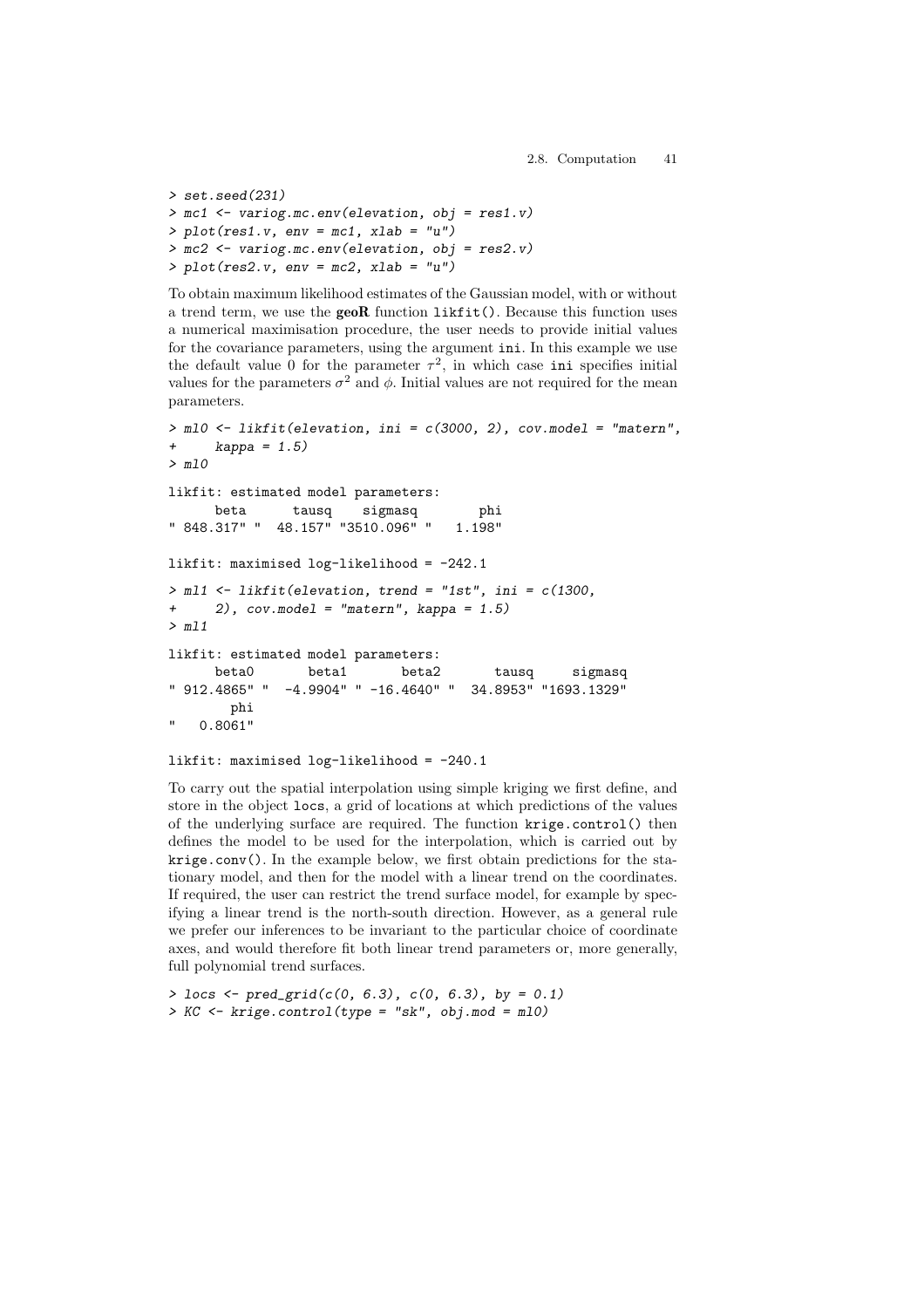```
> sk <- krige.conv(elevation, krige = KC, loc = locs)
> KCt \le krige.control(type = "sk", obj.mod = ml1, trend.d = "1st",
      trend.1 = "1st")> skt <- krige.conv(elevation, krige = KCt, loc = locs)
```
Finally, we use a selection of built-in graphical functions to produce the maps shown in Figure 2.6, using optional arguments to the graphical functions to ensure that pairs of corresponding plots use the same grey-scale.

```
> pred.lim <- range(c(sk$pred, skt$pred))
> sd.lim <- range(sqrt(c(sk$kr, skt$kr)))
> image(sk, col = gray(seq(1, 0, 1 = 51)), zlim = pred.lim)> contour(sk, add = T, nlev = 6)
> points(elevation, add = TRUE, cex.max = 2)
> image(skt, col = gray(seq(1, 0, 1 = 51)), zlim = pred.lim)
> contour(skt, add = T, nlev = 6)
> points(elevation, add = TRUE, cex.max = 2)
> image(sk, value = sqrt(sk$krige.var), col = gray(seq(1,
      0, 1 = 51)), zlim = sd.lim)
> contour(sk, value = sqrt(sk$krige.var), levels = seq(10,
      27, by = 2), add = T)
> points(elevation$coords, pch = "+")
> image(skt, value = sqrt(skt$krige.var), col = gray(seq(1,
      0, 1 = 51)), zlim = sd.lim)
> contour(skt, value = sqrt(skt$krige.var), levels = seq(10,
+ 27, by = 2), add = T> points(elevation$coords, pch = "+")
```
In geoR, covariates which define a linear model for the mean response can be specified by passing additional arguments to plotting or model-fitting functions. In the examples above, we used trend="1st" or trend="2nd" to specify a linear or quadratic trend surface. However, these are simply short-hand aliases to formulae which define the corresponding linear models, and are provided for users' convenience. For example, the model formula  $\text{trend} = \text{coordinates}[,1] + \text{time}$ coords[,2] would produce the same result as trend="1st". The trend argument will also accept a matrix representing the design matrix of a general linear model, or the output of the trend definition function, trend.spatial(). For example, the call below to plot() can be used in order to inspect the data after taking out the linear effect of the north-south coordinate. By setting the argument  $\text{trend} = \text{coords}$  [,2] the function fits a standard linear model on this covariate and uses the residuals to produce the plots shown in Figure 2.7, rather than plotting the original response data. Similarly, we could fit a quadratic function on the x-coordinate by setting  $trend="coords[, 2] + poly(coords[, 1],$ degree=2). We invite the reader to experiment with different options for the argument trend and trend.spatial(). The procedure of taking out the effect of a covariate is sometimes called trend removal.

 $> plot(elevation, low = TRUE, trend = "coordinates[, 2], qt,col = 1)$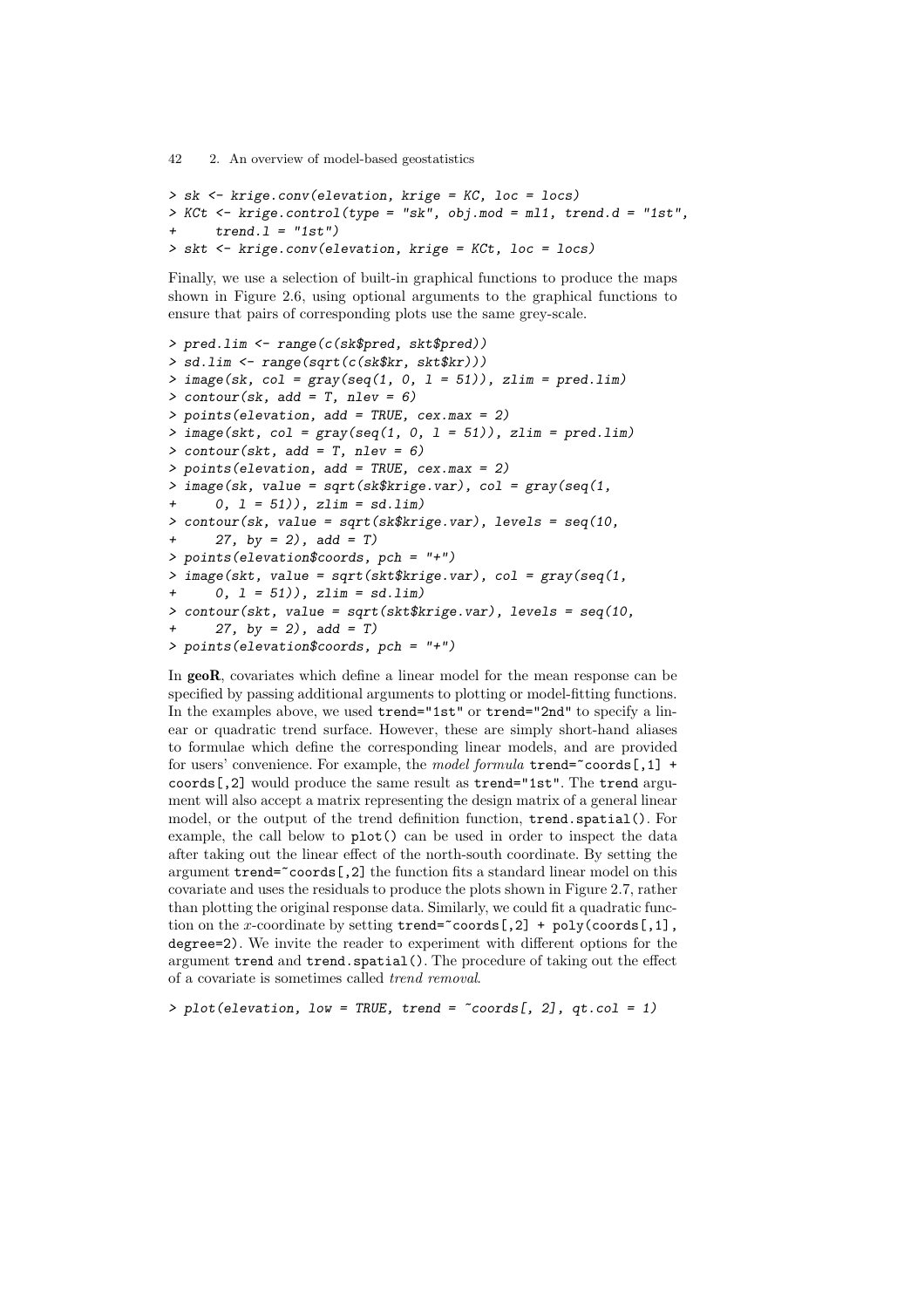

Figure 2.7. Output of plot.geodata() when setting the argument trend="coords[,2].

The trend argument can also be used to take account of covariates other than functions of the coordinates. For example, the data set ca20 included in geoR stores the calcium content from soil samples, as discussed in Example 1.4, together with associated covariate information. Recall that in this example the study region is divided in three sub-regions with different histories of soil management. The covariate area included in the data-set indicates for each datum the sub-region in which it was collected. Figure 2.8 shows the exploratory plot for the residuals after removing a separate mean for calcium content in each sub-region. This diagram was produced using the following code.

> data(ca20)  $> plot(ca20, trend = 'area, qt.col = 1)$ 

The plotting functions in geoR also accept an optional argument lambda which specifies the numerical value for the parameter of the Box-Cox family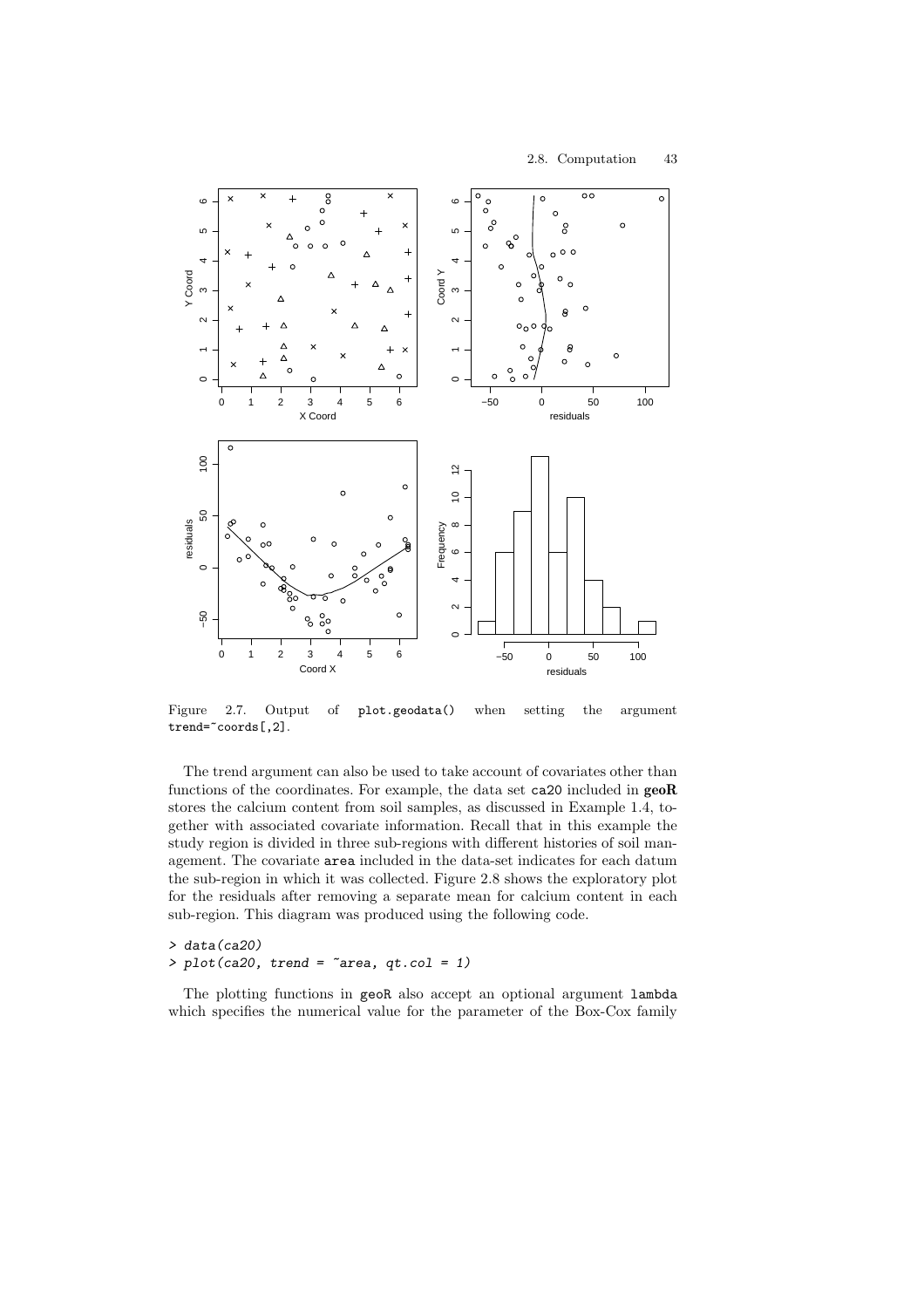



Figure 2.8. Exploratory plot for the ca20 data-set obtained when setting trend="area.

of transformations, with default lambda=1 corresponding to no transformation. For example, the command

#### $> plot(ca20, lambda = 0)$

sets the Box-Cox transformation parameter to  $\lambda = 0$ , which will then produce plots using the logarithm of the original response variable.

# 2.9 Exercises

2.1. Investigate the R packages splancs or spatstat, both of which provide functions for the analysis of spatial point pattern data. Use either of these packages to confirm (or not, as the case may be) that the design used for the surface elevation data is more regular than a completely random design.